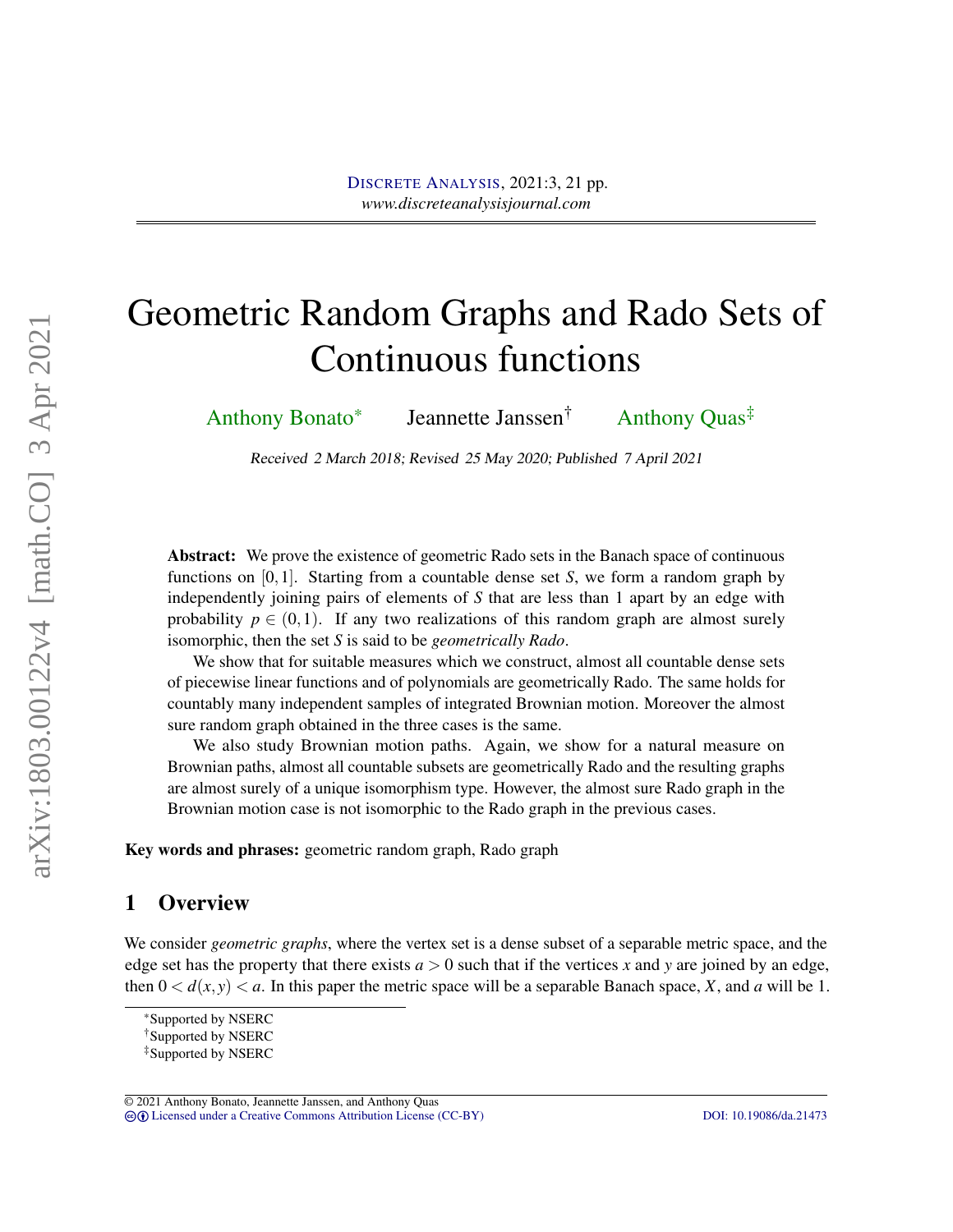<span id="page-1-0"></span>If *V* is a countable dense subset of *X*, and  $p \in (0,1)$  is a parameter, then we define a collection of random geometric graphs with vertex set *V* by independently joining each pair *x* and *y* in *V* by an edge with probability *p* if  $0 < |x - y| < 1$ . We call this distribution the *local area random graph* on *V* with parameter  $p$  and denote it by  $LARG(V, p)$ .

Our main interest in this paper is in questions of isomorphism between random geometric graphs. First, we ask, for a fixed countable dense vertex set *V*, whether the graphs in  $LARG(V, p)$  are almost surely isomorphic. If they are, then we say that the set *V* has the *geometric Rado property*, by analogy with the discovery that random subgraphs on a countable vertex set where all pairs of vertices are independently joined with probability *p* are almost surely isomorphic to a universal graph.

Second, if a Banach space has countable dense subsets with the Rado property, we ask whether there is a natural measure  $\mu$  on  $\hat{X}$  such that for  $\mu^{\mathbb{N}}$ -almost every countable dense  $\hat{V}$  (simply the set of elements appearing in the sequence in  $X^{\mathbb{N}}$ ), the elements of LARG(*V*, *p*) are almost all isomorphic. In this case, we also ask whether for two independently chosen countable dense subsets *V* and *V'* and for all  $p, p' \in (0, 1)$ , it is the case that almost every *G* in  $\text{LARG}(V, p)$  and  $G' \in \text{LARG}(V', p')$  are isomorphic. If it is, then we say that  $\mu^{\mathbb{N}}$  is *universally geometrically Rado*. If *X* supports natural measures generating universally geometrically Rado vertex sets, then it is natural to ask if different measures lead to different universal graphs.

In [\[3\]](#page-19-0) where these notions were introduced, Bonato and Janssen showed the surprising result that if a finite-dimensional  $\ell^{\infty}$  space is equipped with an absolutely continuous probability measure  $\mu$  with full support (that is, every open set has positive measure), then  $\mu^{\mathbb{N}}$  is universally geometrically Rado, and also the isomorphism class does not depend on the measure  $\mu$ . The fact that  $\mu$  is absolutely continuous guarantees that, almost surely, all of the points sampled are *integer distance free*, that is that no two distinct points have a coordinate in which the points differ by an integer. In fact, their proof shows that if *V* and *W* are dense countable integer distance free subsets of  $\ell^{\infty}$ , then elements of LARG(*V*, *p*) and LARG(*W*, *p*<sup> $\prime$ </sup>) are almost surely isomorphic. They also show that in  $\mathbb{R}^2$  equipped with the Euclidean norm, countable dense sets never have the Rado property.

In the elegant paper [\[2\]](#page-19-1), Balister, Bollobás, Gunderson, Leader, and Walters give a necessary and sufficient criterion for the existence of Rado sets in finite-dimensional Banach spaces. They uniquely express *X* as an "∞-decomposition"  $(U \oplus \ell_{\infty}^d)_{\infty}$  into a maximal  $\ell^{\infty}$  part and the rest. They then show that the space admits geometric Rado sets if and only if  $d > 0$ , and it has the universal geometric Rado property if and only if  $U = \{0\}$  (that is, if and only if *X* is isometrically isomorphic to  $\ell_{\infty}^d$  for some *d*). They also show that there is a countable dense subset *V* of  $\ell^{\infty}$  that is not integer distance free which does not have the geometric Rado property, thereby emphasizing the role of the integer distance free property.

In [\[4\]](#page-19-2), we studied the existence of Rado sets in the separable infinite-dimensional subspaces of  $\ell^{\infty}$ :  $c_0$ (of sequences converging to 0) and *c* (of convergent sequences). We exhibited fully supported measures on  $c_0$  and  $c$  with the universal geometric Rado property and showed that in both cases, the universal graph obtained was the same for all measures in a reasonably general class (but the universal graphs for  $c_0$  and  $c$ are not isomorphic; see Corollary [2\)](#page-3-0). In [\[1\]](#page-19-3), the authors considered Rado sets in metric spaces on circles of a fixed circumference.

In this paper, we study the Banach space  $C[0,1]$  of continuous real-valued functions on [0,1], a separable subspace of  $L^{\infty}[0,1].$  We exhibit probability measures  $\mu$  on  $C[0,1]$  supported on polynomials, on piecewise linear functions, and on integrated Brownian motions, such that  $\mu^{\mathbb{N}}$  is universally geometrically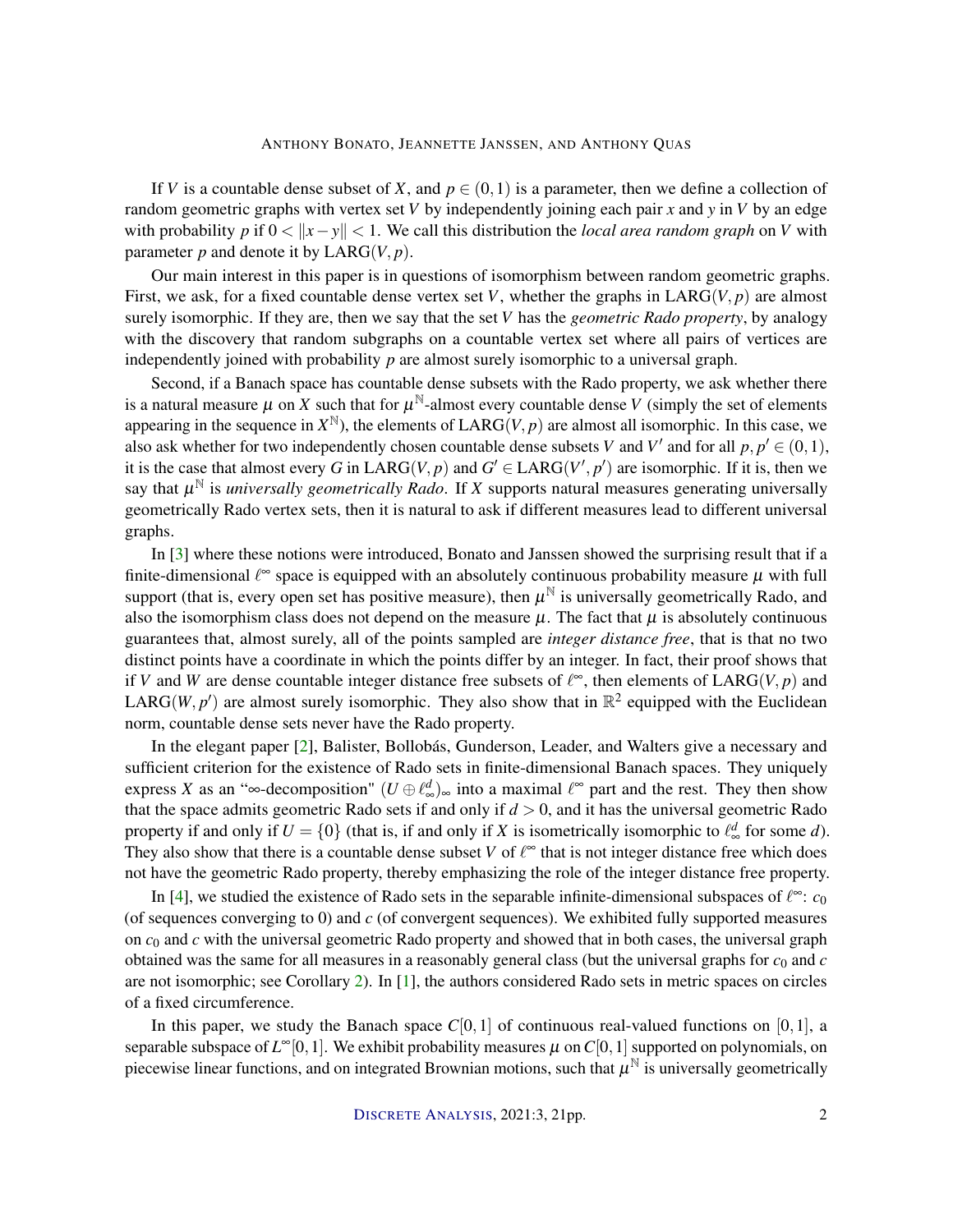<span id="page-2-1"></span>Rado. Further, the universal random graph is the same for these classes. Additionally, we exhibit a probability measure v on  $C[0,1]$  supported on Brownian motion functions such that  $v^{\tilde{N}}$  is universally geometrically Rado. However, it turns out that the universal random graph for the Brownian motion functions is not isomorphic to the universal random graph for the polynomials and piecewise linear functions. Informally, the universal random graphs "see the intersections between pairs of functions". The fact that pairs of Brownian motions cross infinitely often if they cross at all leads to non-isomorphism of the graphs.

The current paper revolves around two themes:

- 1. showing that the  $\ell^{\infty}$ -like space  $C[0,1]$  supports natural measures on countable dense subsets that exhibit the universal geometric Rado property;
- 2. understanding the geometric information about countable dense subsets that may be obtained from the isomorphism type of the local area random graphs that they support (in particular exhibiting two natural classes of distributions on *C*[0,1] with the universal geometric Rado property, and showing that their universal Rado graphs fail to be isomorphic).

The *crossings* between elements functions *f* and *g* (that is, points  $x \in [0,1]$  such that  $f(x) - g(x) \in \mathbb{Z}$ ) play a key role in all of this that is similar to the role played by the *integer distance free* property in [\[3\]](#page-19-0).

# 2 The Banach space and random graph geometries

A geometric graph *G* is said to be *well-connected* if it has the property that for every finite subset *S* of *V*(*G*) and for every non-empty open set *U* ⊆ *X* such that  $||u-x|| < 1$  for all  $u \in U$  and  $x \in S$ , there exists  $y \in U \cap V(G)$  such that *y* is adjacent to each  $x \in S$ . By a Borel-Cantelli argument, it is straightforward to show that if *V* is a countable dense subset of *X*, then almost every *G* sampled from LARG(*V*, *p*) is well-connected.

<span id="page-2-0"></span>**Lemma 1.** If G and G' are well-connected geometric graphs in X and X' and  $\theta$ :  $G \rightarrow G'$  is a graph *isomorphism, then we have the following:*

*1.*  $||x-y|| = ||\theta(x) - \theta(y)||$  *for all x*, *y* ∈ *V*(*G*) *satisfying*  $||x-y|| \ge 2$ *; and* 

2. 
$$
\|\|x - y\|\| = \|\|\theta(x) - \theta(y)\|\|
$$
 for all  $x, y \in V(G)$ 

*In particular, if*  $||x - y||$  *is an integer and is at least 2, then*  $||\theta(x) - \theta(y)|| = ||x - y||$ *.* 

For the time being, in the infinite-dimensional case, we are unable to rule out the possibility that a pair of vertices separated by a distance of 1 are mapped to vertices separated by a distance less than 1 that are not connected by an edge. However, this can be ruled out in the finite-dimensional case; see Corollary [4](#page-4-0) below.

The following corollary of Lemma [1](#page-2-0) was established in [\[4\]](#page-19-2). The corollary was established using a theorem of Dilworth [\[5\]](#page-19-4) showing that approximately surjective approximate isometries may be uniformly approximated by surjective isometries, and the theorem of Mazur and Ulam stating that surjective isometries of real Banach spaces may be expressed as the composition of a translation and a linear isometry.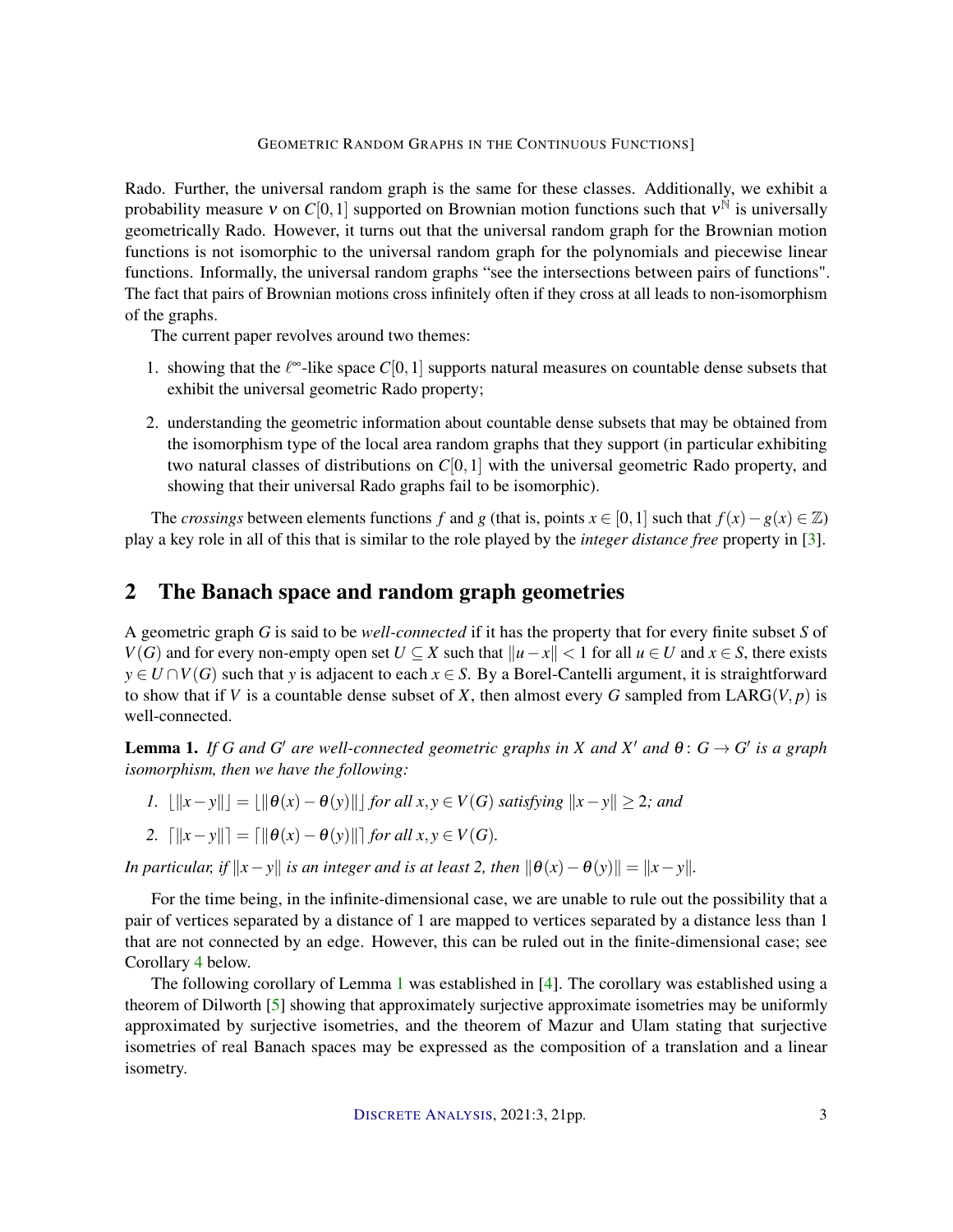<span id="page-3-2"></span><span id="page-3-0"></span>Corollary 2. *If G and G* <sup>0</sup> *are isomorphic well-connected geometric graphs in X and X* 0 *, then the Banach spaces X and X*<sup>0</sup> *are isometrically isomorphic.*

The corollary implies that a well-connected geometric graph with vertices in a separable Banach space determines the Banach space structure.

A map between two sets *V* and *V*' is called a *step-isometry* if  $\lfloor ||\theta(x) - \theta(y)|| \rfloor = \lfloor ||x - y|| \rfloor$  for all  $x, y \in V$ . As shown in Lemma [1,](#page-2-0) a graph isomorphism between two well-connected graphs is almost a step-isometry (modulo the possibility mentioned above). We use this in the context of *C*[0,1] to build graph isomorphisms: given graphs *G* and *G'* sampled from  $LARG(V, p)$  and  $LARG(V', p')$ , we build a graph isomorphism using a back-and-forth technique, ensuring that at each stage of the construction (at which time only finitely many vertices are matched), the part of the isomorphism so far constructed is a step-isometry. As long as all of the vertices in both graphs are exhausted by this process, this yields an isomorphism between  $G$  and  $G'$ .

The above shows (as first observed in [BJ1]), there is an intimate connection between step-isometries and geometric graph isomorphisms. This is elaborated upon in  $[2]$ ; in particular, it is shown that if a finite-dimensional space *X* has ∞-decomposition ( $U \oplus \ell_{\infty}^d$ )<sub>∞</sub>, then a step-isometry may be factorized over the decomposition as a surjective linear isometry (on  $U$ ) and a step-isometry on the  $\ell^{\infty}$  factor. Establishing the Rado property depends on the availability of a plentiful supply of step-isometries and this gives rise to the failure of the Rado property on spaces that are not isomorphic to  $\ell_{\infty}^d$ .

*Proof of Lemma [1.](#page-2-0)* It was shown in [\[3\]](#page-19-0) that if *x*, *y* are elements of  $V(G)$  for any integer  $k \geq 2$ ,  $||x-y|| < k$ implies  $d_G(x, y)$  ≤ *k*. To see this, consider the *k* − 1 equally spaced points  $x + \frac{i}{k}$  $\frac{i}{k}(y-x)$  for  $i = 1,...,k-1$ along the chord  $[x, y]$ . Since  $\frac{||y-x||}{k}$  < 1, there are open balls around these points with the property that each point in the *i*th ball is less than one unit distant from each point in the next ball and the first and last balls are within 1 unit of x and y, respectively. For  $i = 1$ , by well-connectedness there exists a vertex  $x_1$  in the first ball adjacent to *x*. Continuing inductively one may select  $x_1, \ldots, x_{k-2}$ such that each is adjacent to the next. Finally,  $x_{k-1}$  is chosen to be adjacent to both  $x_{k-2}$  and *y*. On the other hand, it is straightforward that for any  $k \in \mathbb{N}$ ,  $d_G(x, y) \leq k$  implies  $||x - y|| < k$ . It follows that for any  $k \geq 3$ ,  $d_G(x, y) = k$  if and only if  $||x - y|| \in [k-1, k)$ . In particular, if  $||x - y|| \geq 2$ , then  $|||x-y||| = d_G(x,y) - 1 = d_{G'}(\theta(x),\theta(y)) - 1 = ||\theta(x) - \theta(y)||.$ 

For the second part, suppose  $||x-y|| > k \in \mathbb{N}_0$ . By well-connectedness, there exist *w* adjacent to *x* and *z* adjacent to *y* such that  $\|w-z\| > k+2$  (for example, let  $u = (y-x)/\|y-x\|$  be the direction joining *x* to *y* and choose *w* in a small ball around  $x - u$  and *z* in a small ball around  $y + u$ ). Hence, we have that  $d_G(w, z) \ge k+3$ , so that  $d_{G'}(\theta(w), \theta(z)) \ge k+3$  and by the previous part,  $\|\theta(w) - \theta(z)\| \ge k+2$ . Now, it follows that  $\|\theta(x) - \theta(y)\| \ge \|\theta(w) - \theta(z)\| - \|\theta(w) - \theta(x)\| - \|\theta(z) - \theta(y)\| > k$ .  $\Box$ 

Recall that a sequence  $(y_n)$  in a Banach space *X* is said to *converge weakly* to *y* if  $\phi(y_n) \to \phi(y)$  for all  $\phi$  in  $X^*$ , the dual space of X.

<span id="page-3-1"></span>Lemma 3. *Let G and G* <sup>0</sup> *be well-connected graphs on the Banach space X and suppose that they are isomorphic by the map*  $\Theta$ *. If*  $(x_n)$  *is a sequence of elements of*  $V(G)$  *such that*  $x_n \to x \in V(G)$ *, then*  $\Theta(x_n)$ *converges weakly to*  $\theta(x)$  *in*  $V(G')$ *.* 

*In particular, if X is finite-dimensional,* θ *is continuous.*

DISCRETE A[NALYSIS](http://dx.doi.org/10.19086/da), 2021:3, 21pp. 4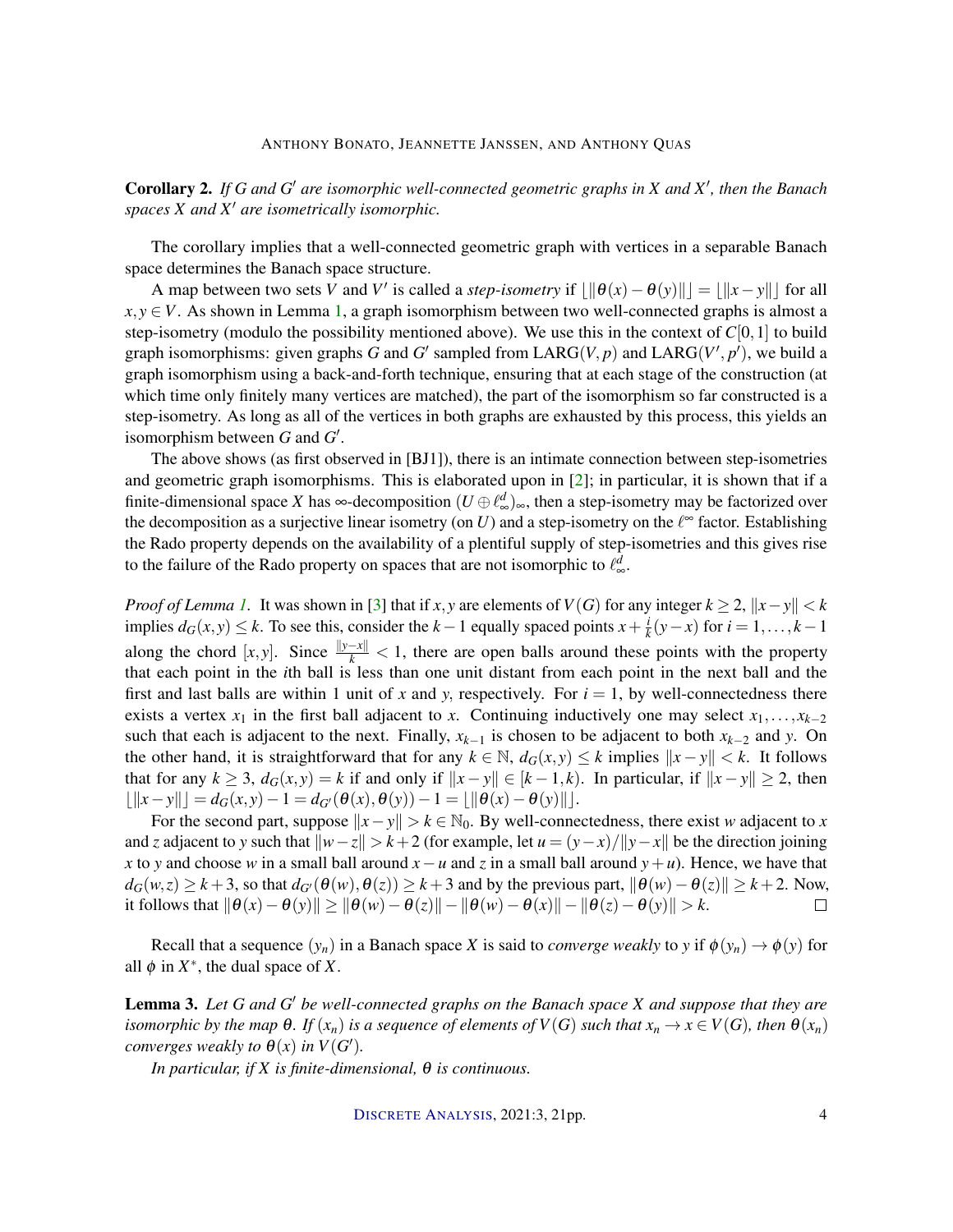*Proof.* We prove this by contradiction. Let  $y = \theta(x)$  and  $y_n = \theta(x_n)$ . Suppose that  $\phi$  is a linear functional of norm 1 so that  $\phi(y_n) \nrightarrow \phi(y)$ . Since  $x_n \rightarrow x$ , all but finitely many  $x_n$ 's lie in the closed ball of radius 1 about *x*, so that by the second statement of Lemma [1,](#page-2-0) for all except these finitely many  $n$ ,  $y_n$  lies in the closed ball of radius 1 about *y*. Hence, we may extract a subsequence such that  $\phi(y_n) \to \phi(y) - a$ , where we may assume, by negating  $\phi$  if necessary, that  $a \in (0,1)$ . Since  $\|\phi\| = 1$  and  $V(G')$  is dense, there exists  $z = \theta(w) \in V(G')$  such that  $||z - y|| < 2$ ;  $\phi(z) - \phi(y) > 2 - \frac{a}{2}$  $\frac{a}{2}$ . For all sufficiently large *n*, we have that  $\phi(z) - \phi(y_n) > 2$ , so that  $||z - y_n|| > 2$ . By the second statement of Lemma [1,](#page-2-0)  $||w - x_n|| > 2$ , so that  $||w−x|| ≥ 2$ . We then have that  $d_G(w, x) ≥ 3$ . However,  $||z−y|| < 2$  implies that  $d_{G'}(z, y) = 2$  by the first paragraph of the proof of Lemma [1,](#page-2-0) which contradicts the assumption that  $G$  and  $G'$  are isomorphic.

If *X* is finite-dimensional, then weak convergence is equivalent to convergence in norm.

<span id="page-4-0"></span>Corollary 4. *If X is a finite-dimensional Banach space and G and G* <sup>0</sup> *are two well-connected geometric graphs on X, that are isomorphic by a map*  $\theta$ *, then*  $\|\theta(x) - \theta(y)\| = 1$  *if and only if*  $\|x - y\| = 1$ *.* 

*Hence, in the finite-dimensional case, for any*  $k \in \mathbb{N}_0$ ,  $||x - y|| = k$  *if and only if*  $||\theta(x) - \theta(y)|| = k$ ;  $k < ||x - y|| < k + 1$  *if and only k* <  $||\theta(x) - \theta(y)|| < k + 1$ *.* 

*Proof.* Let  $x, y \in V(G)$  satisfy  $||x - y|| = 1$ . By Lemma [1,](#page-2-0) we know that  $||\theta(x) - \theta(y)|| \in (0, 1]$ . Let  $x_n \to x$  and  $y_n \to y$  with  $x_n, y_n \in V(G)$  and  $||y_n - x_n|| > 1$  (the existence of such sequences is guaranteed by density of *V*(*G*): let  $u = y - x$  be the unit vector joining *x* and *y*; let  $x_n$  be a vertex in a ball of radius  $\frac{1}{2n}$  around  $x - \frac{u}{n}$  $\frac{u}{n}$  and let *y<sub>n</sub>* be a vertex in a ball of radius  $\frac{1}{2n}$  around  $y + \frac{u}{n}$  $\frac{u}{n}$ ). We then have that  $\|\theta(y_n) - \theta(x_n)\| > 1$  $\|\theta(y_n) - \theta(x_n)\| > 1$  by the second statement of Lemma 1 and  $\theta(x_n) \to \theta(x)$  and  $\theta(y_n) \to \theta(y)$  by Lemma [3,](#page-3-1) so that  $\|\theta(y)-\theta(x)\|\geq 1$ , completing the proof of the first part. The second part follows by combining this with Lemma [1.](#page-2-0)  $\Box$ 

We know from Lemma [1](#page-2-0) that the isometries of well-connected geometric graphs give rise to stepisometries of the vertex sets. It is therefore useful to have a large collection of step-isometries of *C*[0,1]. The following lemma gives a class of step-isometries that underlie the inductive proof that we give of the Rado properties.

Informally, we can think of the step-isometries that we build as acting on graphs of functions on [0,1] as follows. We first apply a homeomorphism to the *x* coordinates. We then apply a step-isometry (depending continuously on *x*) to the graphs of the functions over the *x* coordinate. This should be compared with the Banach-Stone theorem; see Theorem [15.](#page-17-0)

<span id="page-4-1"></span>**Lemma 5.** Let  $\Phi$ :  $[0,1] \times \mathbb{R} \to \mathbb{R}$  be a continuous function such that  $\Phi(y,t)$  is a strictly increasing *function of t satisfying*  $\Phi(y,t+1) = \Phi(y,t) + 1$  *for all*  $y \in [0,1]$ ,  $t \in \mathbb{R}$ . If  $\psi: [0,1] \to [0,1]$  *is an increasing continuous bijection, then the map*  $\Theta$ *:*  $C[0,1] \rightarrow C[0,1]$  *<i>defined by*  $\Theta[f](y) = \Phi(y, f(\psi(y)))$ *is a bijective continuous step-isometry of C*[0, 1].

*Proof.* We first establish that Θ is a homeomorphism of *C*[0,1], and that its inverse is of the same form. Note that the map  $f \mapsto f \circ \psi$  is a bijective linear isometry of  $C[0,1]$  and that  $\Theta$  may be expressed as a composition of  $g \mapsto \Phi(y, g(y))$  with this bijection. Hence, it suffices to consider the case where  $\psi(y) = y$ and  $\Theta[f](y) = \Phi(y, f(y))$ . Let  $\phi_y$  be defined by  $\phi_y(t) = \Phi(y, t)$ . By hypothesis,  $\phi_y$  is a bijection of R.

The inverse of  $\Theta$  is given by  $\Theta^{-1}(g)(y) = \phi_y^{-1}(g(y))$ . We claim that  $\Theta^{-1}$  is continuous. To see this, let  $\varepsilon > 0$  and let  $\delta = \min_{y \in [0,1]} \min_{t \in \mathbb{R}} [\phi_y(t+\varepsilon) - \phi_y(t)]$  (this quantity is positive by the fact that  $\phi_y$  is

 $\Box$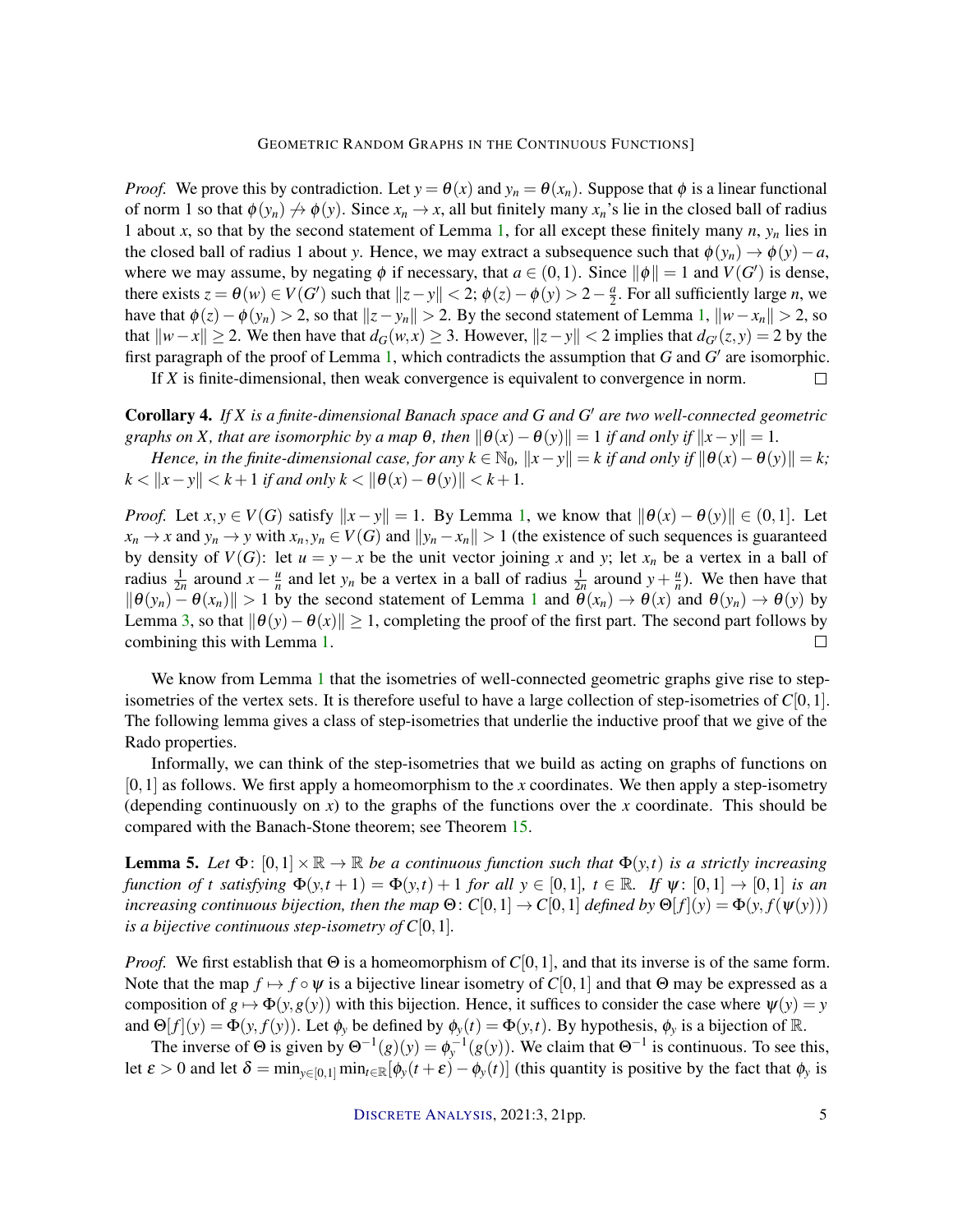periodic-plus-identity and by compactness of [0,1]). Now for any  $y \in [0,1]$  and  $a \in \mathbb{R}$ ,  $\phi_y(\phi_y^{-1}a - \varepsilon) \le$  $\phi_y(\phi_y^{-1}a) - \delta = a - \delta$ , so that  $\phi_y^{-1}(a - \delta) \ge \phi_y^{-1}a - \varepsilon$  and similarly  $\phi_y^{-1}(a + \delta) \le \phi_y^{-1}a + \varepsilon$ . In particular, if  $|a-b| < \delta$ , then  $|\phi_y^{-1}b - \phi_y^{-1}a| < \varepsilon$ . Now if  $||f-g|| < \delta$ , we see that  $||\Theta^{-1}f - \Theta^{-1}g|| < \varepsilon$ . (We have shown in this paragraph that the inversion map from the set of bijective homeomorphisms of the line such that  $\phi(t+1) = \phi(t) + 1$  to itself is continuous.)

If  $| \|f-g\| | = k$ , then we have that  $| f(x) - g(x)| < k+1$  for each *x*. We note that Θ[ $f$ ](*y*)−Θ(*g*)(*y*) =  $\Phi(y, f(y)) - \Phi(y, g(y))$ . Since  $-(k+1) < f(y) - g(y) < k+1$ , it follows that  $-(k+1) < \Phi(y, f(y))$  −  $\Phi(y, g(y)) < k+1$  for each *x*, so that  $\|\Theta(f) - \Theta(g)\| \leq k = \|\f - g\|$ . Applying this argument to  $\Theta^{-1}$ (which we have already shown to be of the same form), we deduce that  $\|\Theta(f) - \Theta(g)\| = \|\|f - g\|$ , as required.

# 3 Transversely dense functions

Lemma [1](#page-2-0) suggests that pairs of functions separated by an integer (norm) distance are particularly problematic. In fact more is true: not only the maximum distance is important, but also places where pairs of functions differ by an integer (even if that integer is not the largest distance between the functions). A key issue underlying most of this paper is that any graph isomorphism has to preserve "crossing patterns". Two continuous functions *f* and *g cross* at *x* if  $f(x) - g(x) \in \mathbb{Z}$ . We define cross(*f*,*g*) to be  ${x : f(x) − g(x) ∈ ℤ}$ . If *F* is a set of functions, then cross(*F*) denotes  $\bigcup_{f,g \in \mathcal{F}; f \neq g}$  cross(*f*,*g*). If *F* is a collection of continuous functions, then notice that for all  $f, g \in \mathcal{F}$ ,  $f - g$  is constant on each component of  $[0,1] \setminus \text{cross}(\mathcal{F})$ .

For the first class of distributions on  $X^{\mathbb{N}}$  that we show to be geometrically Rado, we impose the condition that crossing sets are discrete and disjoint. A subset *V* of *C*[0,1] is said to be *transverse* if the following two properties hold:

- <span id="page-5-0"></span>(Tr1) For each pair of distinct functions,  $f, g \in V$ , cross $(f, g)$  is finite; does not contain 0 or 1; and does not contain any local maxima or minima of *f* −*g*.
- <span id="page-5-1"></span>(Tr2) The sets cross( $f, g$ ) are disjoint as ( $f, g$ ) runs over the pairs of distinct functions in *V*.

Given a finite transverse collection of continuous functions,  $f_1, \ldots, f_m$ , its *crossing data*,  $CD(f_1, \ldots, f_m)$ consists of a *crossing tuple*  $(x_1,...,x_{k-1})$  and an array  $(d_{ab}^{(i)})_{1 \le a < b \le m; 1 \le i \le k}$  of integers so that

$$
cross({f_1,...,f_m}) = {x_1,...,x_{k-1}};
$$

 $x_i < x_{i+1}$  for each *i*; and  $(f_b - f_a)$  takes values in the range  $(d_{ab}^{(i)}, d_{ab}^{(i)} + 1)$  for  $x \in (x_{i-1}, x_i)$  where  $x_0$  is taken to be 0 and  $x_k$  is taken to be 1.

If  $CD(f_1,...,f_m) = ((x_1,...,x_{k-1}), (d_{ab}^{(i)}))$  and  $CD(g_1,...,g_m) = ((x'_1,...,x'_{k'-1}), (d'_{ab}^{(i)}))$ , then we write  $CD(f_1,...,f_m) \sim_{\varepsilon} CD(g_1,...,g_m)$  if  $k = k'$ ;  $|x_i - x'_i| < \varepsilon$  for each *i*; and  $d'^{(i)}_{ab} = d^{(i)}_{ab}$  for all  $1 \le a <$  $b \le m$ ,  $1 \le i \le k$ . If  $k = k'$  and  $d'^{(i)}_{ab} = d^{(i)}_{ab}$  for all  $i, a, b$  with no restriction on  $|x_i - x'_i|$ , then we write  $CD(f_1,..., f_m)$  ∼1  $CD(g_1,..., g_m)$ .

Finally, a countable subset, *V*, of *C*[0,1] is *transversely dense* if the following properties hold: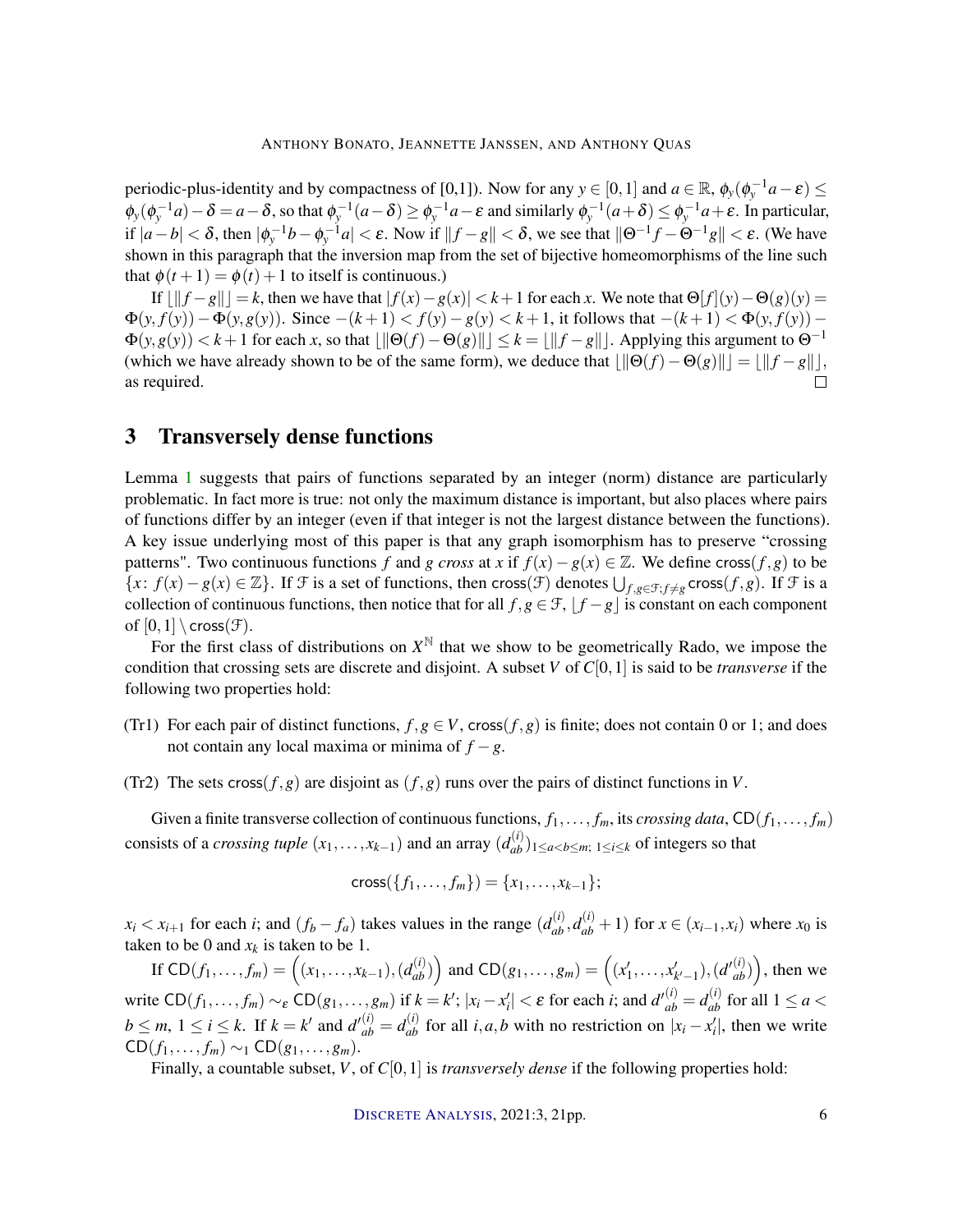- (TD1) *V* is transverse.
- <span id="page-6-0"></span>(TD2) For each finite collection  $\mathcal{F} = \{f_1, \ldots, f_m\}$  in *V*, for each  $f \in C[0,1] \setminus \mathcal{F}$  such that  $\mathcal{F} \cup \{f\}$  is transverse, for each  $\varepsilon > 0$ , there exist infinitely many  $g \in V \setminus \mathcal{F}$  such that  $||f - g|| < \varepsilon$  and  $CD(f_1,..., f_m, g) \sim_{\varepsilon} CD(f_1,..., f_m, f).$

In particular, a transversely dense subset of  $C[0,1]$  is dense. We say a sequence  $(f_1, f_2,...)$  of distinct functions is transversely dense if  $\{f_1, f_2, ...\}$  is transversely dense. A function *g* satisfying [\(TD2\)](#page-6-0) is called an  $\varepsilon$ -*approximation* of f relative to F. These  $\varepsilon$ -approximations are the key to the back-and-forth technique that we use.

<span id="page-6-1"></span>**Theorem 6.** Let V and W be countable transversely dense subsets of  $C[0,1]$  and let  $0 < p, p' < 1$ . If G and  $G'$  are sampled from  $\text{LARG}(V, p)$  and  $\text{LARG}(W, p'),$  respectively, then  $G$  and  $G'$  are almost surely *isomorphic.*

*In particular, there exists a graph* G*T D such that if* µ *is a measure on X where* µ <sup>N</sup>*-a.e. sequence is transversely dense, then* µ *is universally geometrically Rado and for* µ <sup>N</sup>*-a.e. vertex set V, almost every element of*  $LARG(V, p)$  *is isomorphic to*  $G_{TD}$  *for any*  $0 < p < 1$ *.* 

*Proof.* Let  $V = \{f_1, f_2, ...\}$  and  $W = \{g_1, g_2, ...\}$  and let *G* and *G*<sup> $\prime$ </sup> be sampled from LARG(*V*, *p*) and LARG( $W, p'$ ), respectively. We describe a countable-step algorithm to build an isomorphism from G to *G'* that fails at each time-step with probability 0; and if it does not fail at any time-step, yields an isomorphism of  $G$  and  $G'$ .

We use a back-and-forth process to (almost surely) build two sequences  $(i_n)$  and  $(j_n)$  with the properties:

- <span id="page-6-2"></span>([T6-](#page-6-1)1) For each  $n \in \mathbb{N}$ , the graphs induced by *G* on  $\{f_{i_1}, \ldots, f_{i_n}\}$  and by *G*<sup>*'*</sup> on  $\{g_{j_1}, \ldots, g_{j_n}\}$  are isomorphic by the map sending  $f_{i_l}$  to  $g_{j_l}$ ;
- <span id="page-6-3"></span>([T6-](#page-6-1)2) For each  $n \in \mathbb{N}$ ,  $\{i_1, \ldots, i_n\}$  and  $\{j_1, \ldots, j_n\}$  contain  $\{m \in \mathbb{N} : m \leq \frac{n}{2}\}$  $\frac{n}{2}$ ;
- <span id="page-6-4"></span> $(T6-3)$  $(T6-3)$  $(T6-3)$  CD $(f_{i_1},..., f_{i_n}) \sim_1 CD(g_{j_1},..., g_{j_n}).$

It is evident that if properties  $(T6-1)$  and  $(T6-2)$  are satisfied, then *G* and *G'* are isomorphic. Property [\(T6-3\)](#page-6-4) ensures that the partial isomorphism can always be extended.

To describe the algorithm, we initially set up two queues:  $Q$  and  $Q'$ , initially consisting of  $(f_1, f_2,...)$ and  $(g_1, g_2,...)$ . As usual in the back-and-forth process, we take an unmatched vertex in one of the graphs and match it to a suitable unmatched vertex in the other graph. To find a suitable vertex, transverse density is shown to yield infinitely many suitable vertices to match to (based only on the crossing pattern). We then apply the Borel-Cantelli lemma to ensure that we pick a vertex with the correct adjacencies to the previously matched vertices to ensure that the enlarged matching remains a graph isomorphism. A critical hypothesis here is that all of the events being tested in a single application of the lemma are independent, and it is helpful if they all have equal probabilities. For this reason, when searching for a match for a particular vertex in one of the graphs, we *only test vertices in the other graph that have not previously been tested*. That is, we take elements from the appropriate queue and stop when we find a match. Elements that are tested are removed from the queue. We make a further induction hypothesis.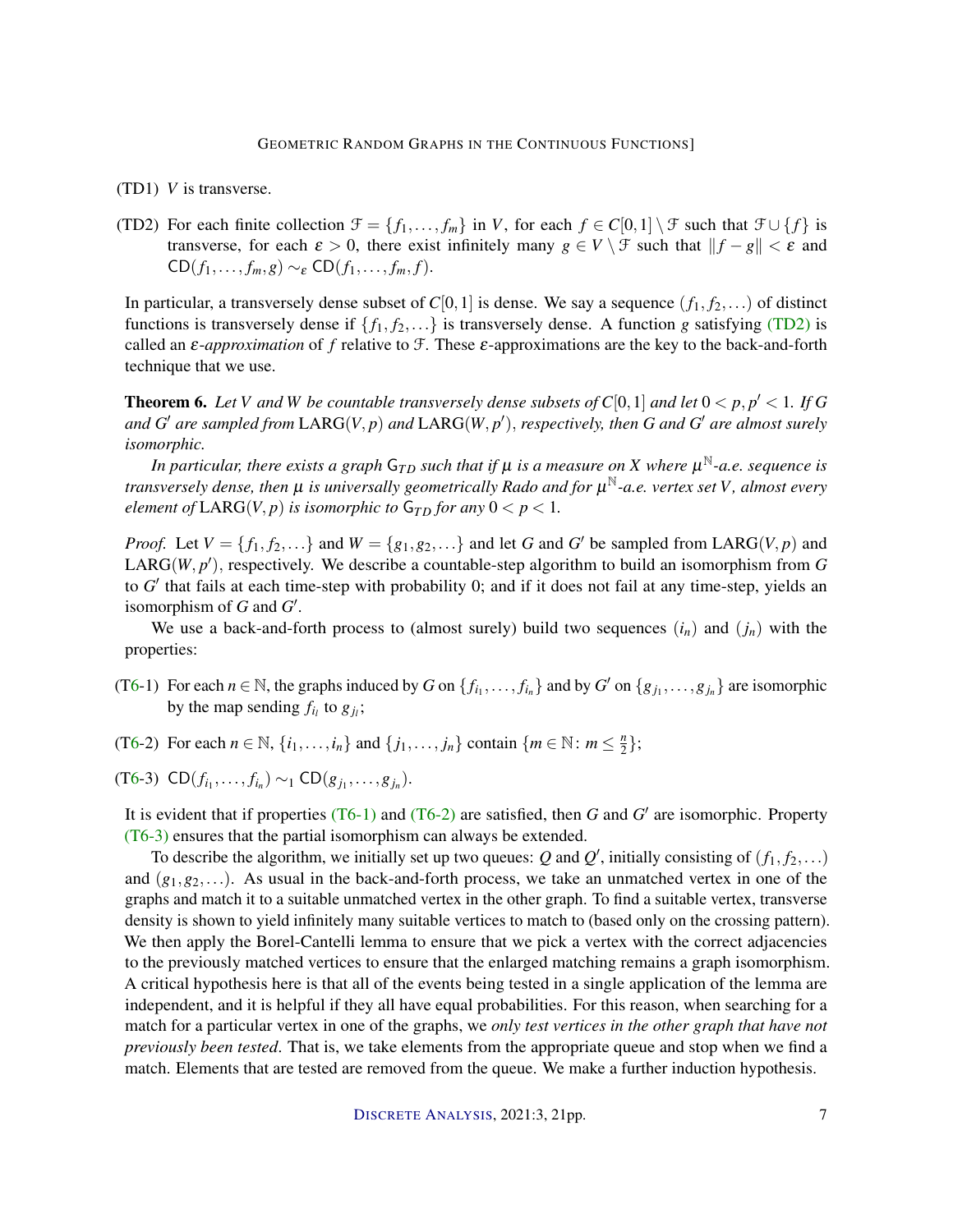([T6-](#page-6-1)4) The queues  $Q$  and  $Q'$  consist of all but finitely many vertices of  $G$  and  $G'$ .

For the base case, we set  $i_1 = j_1 = 1$  and remove  $f_1$  and  $g_1$  from  $Q$  and  $Q'$ . We then inductively assume that  $i_1, \ldots, i_{n-1}$  and  $j_1, \ldots, j_{n-1}$  have been chosen so that the induction hypotheses are satisfied. If *n* is even, then let  $i_n$  be the first unmatched vertex in *G*, while if *n* is odd, let  $j_n$  be the first unmatched vertex in  $G'$ . We then seek suitable  $j_n$  or  $i_n$ , respectively. Since the processes are essentially identical, we deal only with the case where *n* is even, so we are looking for a suitable *jn*.

We first identify a target function  $g$  in  $C[0,1]$ , and then find a suitable approximation in  $W$ . Let  $\text{cross}(f_{i_1}, \ldots, f_{i_{n-1}}) = \{x_1, \ldots, x_{k-1}\}\.$  By the induction hypothesis [\(T6-3\),](#page-6-4) we may write

$$
cross(g_{j_1},...,g_{j_{n-1}}) = \{y_1,...,y_{k-1}\},
$$

and define  $x_0 = y_0 = 0$  and  $x_k = y_k = 1$ . We build the target function *g* as follows. Let  $\psi : [0,1] \rightarrow [0,1]$ be the continuous increasing piecewise linear map sending each  $[y_{l-1}, y_l]$  to  $[x_{l-1}, x_l]$ . By [\(T6-3\),](#page-6-4) we have  $g_{j_a}(y) + p < g_{j_b}(y) + q$  if and only if  $f_{i_a}(\psi(y)) + p < f_{i_b}(\psi(y)) + q$  for  $a, b \in \{1, ..., n-1\}$  and  $p, q \in \mathbb{Z}$ . Let  $\phi$ <sup>*y*</sup> be the piecewise linear map from R to R satisfying

<span id="page-7-0"></span>
$$
\phi_{y}(f_{i_{m}}(\psi(y)) + p) = g_{j_{m}}(y) + p \tag{1}
$$

for each  $1 \le m < n$  and  $p \in \mathbb{Z}$  that is linear between consecutive values of  $f_{i_m}(y) + p$ 's. This satisfies  $\phi_y(t+1) = \phi_y(t) + 1$  for each  $t \in \mathbb{R}$  and  $y \in [0,1]$ . We write  $f_{i,p}(x)$  for  $f_i(x) + p$  and similarly  $g_{j,p}(y) =$  $g_i(y) + p$  for any  $x, y \in [0, 1]$  and  $p \in \mathbb{Z}$ .

The map obtained sending  $f_{i_m,p}$  to  $g_{j_m,p}$  is of the type described in Lemma [5](#page-4-1) (also described informally prior to the statement of that lemma). The map  $\psi$  is the piecewise linear homeomorphism sending the original crossing points of the (finite collection of) *f*'s to the crossing points of the corresponding *g*'s. The step-isometries over each *x* coordinate are piecewise linear, and send integer translates of each *f* to the corresponding integer translate of a *g*.

The fact that  $\{f_{i_1},...,f_{i_{n-1}}\}$  and  $\{g_{j_1},...,g_{j_{n-1}}\}$  are transverse (specifically the fact that  $f_{i_a}$  and  $f_{i_b}$ cross at  $\psi(y)$  if and only if  $g_{j_a}$  and  $g_{j_b}$  cross at *y*) ensures that the map  $(y,t) \mapsto \phi_y(t)$  is continuous. To see this, notice that by [\(1\)](#page-7-0), for  $t \notin S(y) := \{f_{i_a}(\psi(y)) + p: 1 \le a < n; \ p \in \mathbb{Z}\}\)$ , the piecewise linear function φ*<sup>y</sup>* satisfies

$$
\phi_{y}(t) = \frac{[f_{i_{M},P}(\psi(y))-t]g_{j_{m},p}(y)}{f_{i_{M},P}(\psi(y))-f_{i_{m},P}(\psi(y))} + \frac{[t-f_{i_{m},P}(\psi(y))]g_{j_{M},P}(y)}{f_{i_{M},P}(\psi(y))-f_{i_{m},P}(y)},
$$

where *m* and *p* are such that  $f_{i_m,p}(\psi(y)) = \max(S(y) \cap (-\infty,t))$ ; and *M* and *P* are such that  $f_{i_M,P}(\psi(y)) =$  $\min(S(y) \cap (t, \infty))$ . If t is close to  $f_{i_a,b}(\psi(y_0))$  and y is close to  $y_0$ , then  $\phi_y(t)$  is close to  $g_{i_a,b}(y_0)$ .

The target function is defined by

$$
g(y) = \phi_y(f_{i_n}(\psi(y))).
$$

By construction, the places where *g* crosses  $g_{j_1}, \ldots, g_{j_{n-1}}$  are the pre-images under  $\psi$  of the places where  $f_{i_n}$  crosses  $f_{i_1},...,f_{i_{n-1}}$ . We see that  $g(y) < g_{j_m,p}(y)$  if and only if  $f_{i_n}(\psi(y)) < f_{i_m,p}(\psi(y))$ . It follows that  $CD(f_{i_1},..., f_{i_n}) \sim_1 CD(g_{j_1},..., g_{j_{n-1}}, g)$ . Hence, by the transverse density hypothesis, there exist infinitely many  $\ell$ 's such that  $CD(f_{i_1},...,f_{i_n}) \sim_1 CD(g_{j_1},...,g_{j_{n-1}},g_\ell)$ . Notice that  $||f_{i_a} - f_{i_n}|| < 1$  if and only if  $||g_{j_a} - g_\ell|| < 1$  for each of these  $\ell$ 's and each  $1 \le a \le n - 1$ . Sequentially testing only those  $\ell$ 's

DISCRETE A[NALYSIS](http://dx.doi.org/10.19086/da), 2021:3, 21pp. 8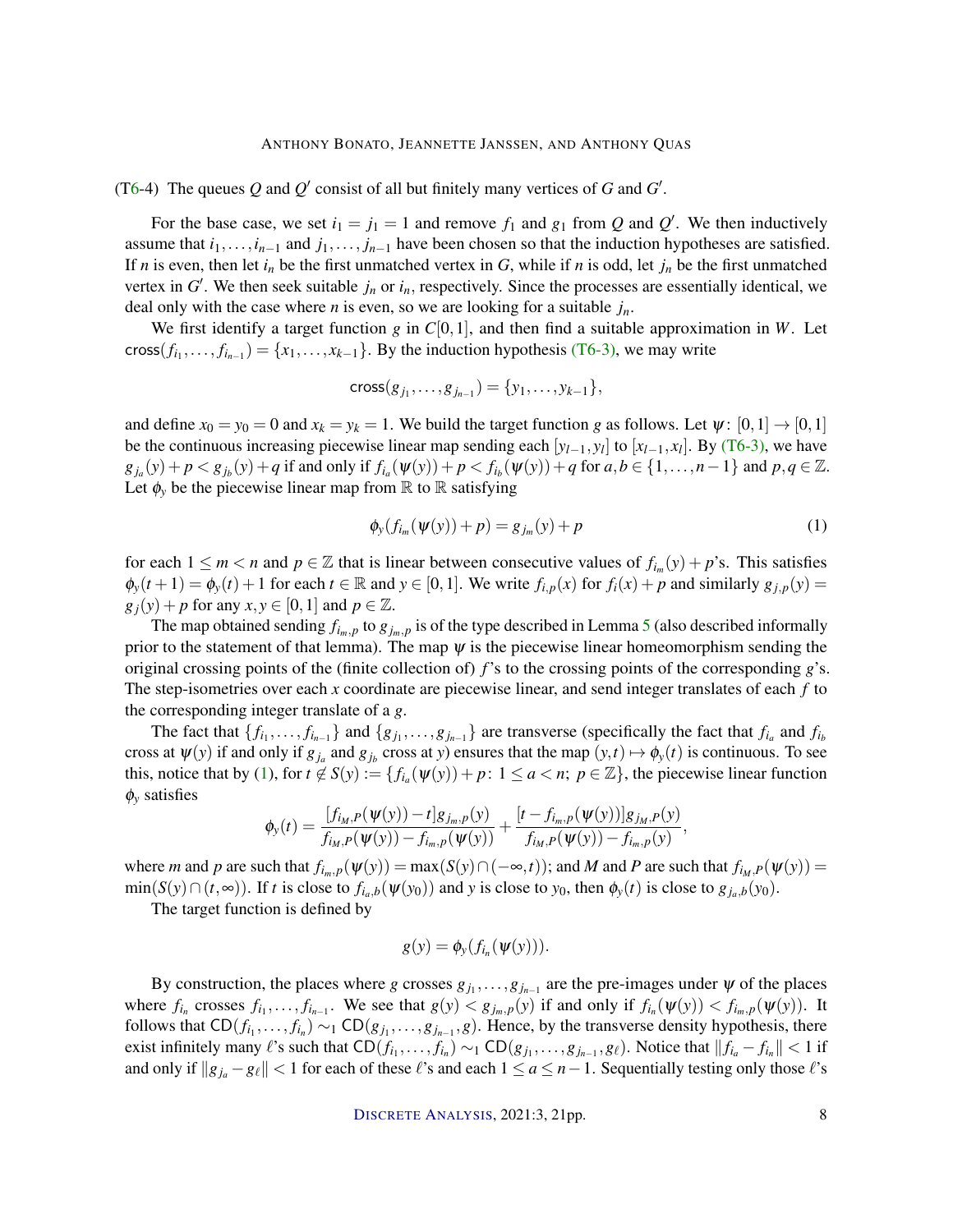(all but finitely many of these) that remain in  $Q'$ , each has probability at least min $(p', 1 - p')^{n-1}$  (where  $p'$  is the parameter in LARG(*W*, *p*<sup> $\prime$ </sup>)) to have the same pattern of adjacencies to  $g_{j_1}, \ldots, g_{j_{n-1}}$  as  $f_{i_n}$  has to  $f_{i_1}, \ldots, f_{i_{n-1}}$ , establishing the induction hypothesis for *n*. The (almost surely finitely many) tested *g*'s should then be removed from  $Q'$  and  $f_{i_n}$  should be removed from  $Q$ . П

We now exhibit two examples of measures on  $C[0,1]$  satisfying the hypotheses of the theorem, supported on polynomials and piecewise linear functions, respectively. Let *P* be the map from  $\mathbb{N} \times \mathbb{R}^{\mathbb{N}_0}$  to  $C[0,1]$  defined by  $P(k, a_0, a_1,...) = f$ , where  $f(t) = \sum_{i=0}^{k} a_i t^i$ . Let  $N \times \mathbb{R}^{N_0}$  be equipped with the product measure, where the first coordinate is geometrically distributed with parameter  $\frac{1}{2}$  (that is,  $\mathbb{P}(N = k) = 1/2^k$ for  $k = 1, 2, \ldots$ ). The remaining coordinates are standard normal random variables. Let  $\mu_{\text{poly}}$  be the measure on  $C[0,1]$  obtained as the push-forward of  $\mathbb P$  under P (that is, a randomly sampled element is a polynomial of degree *k* where *k* is a geometric random variable whose coefficients are sampled from independent standard normal random variables).

<span id="page-8-0"></span>**Theorem 7.** Let  $\mu_{poly}$  be as above. For  $\mu_{poly}^{\mathbb{N}}$ -a.e. subset V of  $C[0,1]$ , and each  $0 < p < 1$ , almost every *realization of*  $LARG(V, p)$  *is isomorphic to*  $G_{TD}$ *.* 

*Proof.* Let a randomly sampled *V* be  $\{f_1, f_2, ...\}$ . We show that *V* is transversely dense, so that the desired result follows from Theorem [6](#page-6-1)

We first establish that *V* is almost surely transverse. Since  $\mu_{\text{poly}}$  is a continuous measure, the  $(f_i)$  are almost surely pairwise distinct, so that cross $(f_i, f_j)$  is finite since the functions are polynomials. If  $f$  is sampled from  $\mu_{poly}$ , we can consider  $f(0)$  and  $f(1)$  as random variables. These also have continuous distributions, so the probability that cross $(f_i, f_j)$  intersects  $\{0,1\}$  is 0 for each of the countably many  $(i, j)$  pairs.

For the local maxima and minima of  $f_i - f_j$ , the (finitely many) locations are determined by the non-constant terms of the pair of  $f_i(t) - f_i(t)$ . Conditioned on the non-constant terms, the value of the difference at the locations of the critical points is again continuously distributed, so that almost surely,  $f_i - f_j$  does not differ by an integer at any critical point for each of the countably many  $(i, j)$  pairs. We have established [\(Tr1\).](#page-5-0)

Given a pair of functions  $f_i$  and  $f_j$ , there are finitely many crossings. Now given the coefficients of the polynomial  $f_k$  except for the constant term, we see that conditioned on all of this information, the probability that *f<sup>i</sup>* , *f<sup>j</sup>* and *f<sup>k</sup>* have a common crossing is 0. A similar argument shows that the probability that two other functions  $f_k$  and  $f_l$  cross at one of the crossings of  $f_i$  and  $f_j$  is 0, establishing [\(Tr2\).](#page-5-1)

Finally, we establish [\(TD2\).](#page-6-0) Let  $\mathcal{F} = \{f_1, \ldots, f_m\}$  (this may be done without loss of generality by expanding the finite collection if necessary). Let  $f \in C[0,1]$  be such that  $\mathcal{F} \cup \{f\}$  is transverse and let  $\varepsilon > 0$ . We may assume without loss of generality that  $\varepsilon$  is less than  $\frac{1}{2}$  min $\{|x-y|: x, y \in \text{cross}(f_1, \ldots, f_m, f), x \neq 0\}$ *y*}. First, by the transverse assumption, we may replace *f* by a continuously differentiable function *g* such that  $CD(f_1,..., f_m, g) = CD(f_1,..., f_m, f)$  and  $(g - f_i)'$  is non-zero at each crossing of *g* and  $f_i$ . Applying the Weierstrass approximation theorem to  $g'$ , there is a polynomial q, of degree d say, and a  $\delta > 0$  such that if  $||Dh-q|| < \delta$  and  $|h(0)-g(0)| < \delta$ , then  $||h-g|| < \varepsilon$  and  $CD(f_1,\ldots,f_m,h) \sim_{\varepsilon} CD(f_1,\ldots,f_m,g)$ . Now there is an open collection of polynomials of degree  $d+1$  satisfying these constraints, so that there are, as required, infinitely many  $f_j$  such that  $CD(f_1, \ldots, f_m, f_j) \sim_{\varepsilon} CD(f_1, \ldots, f_m, f)$ .  $\Box$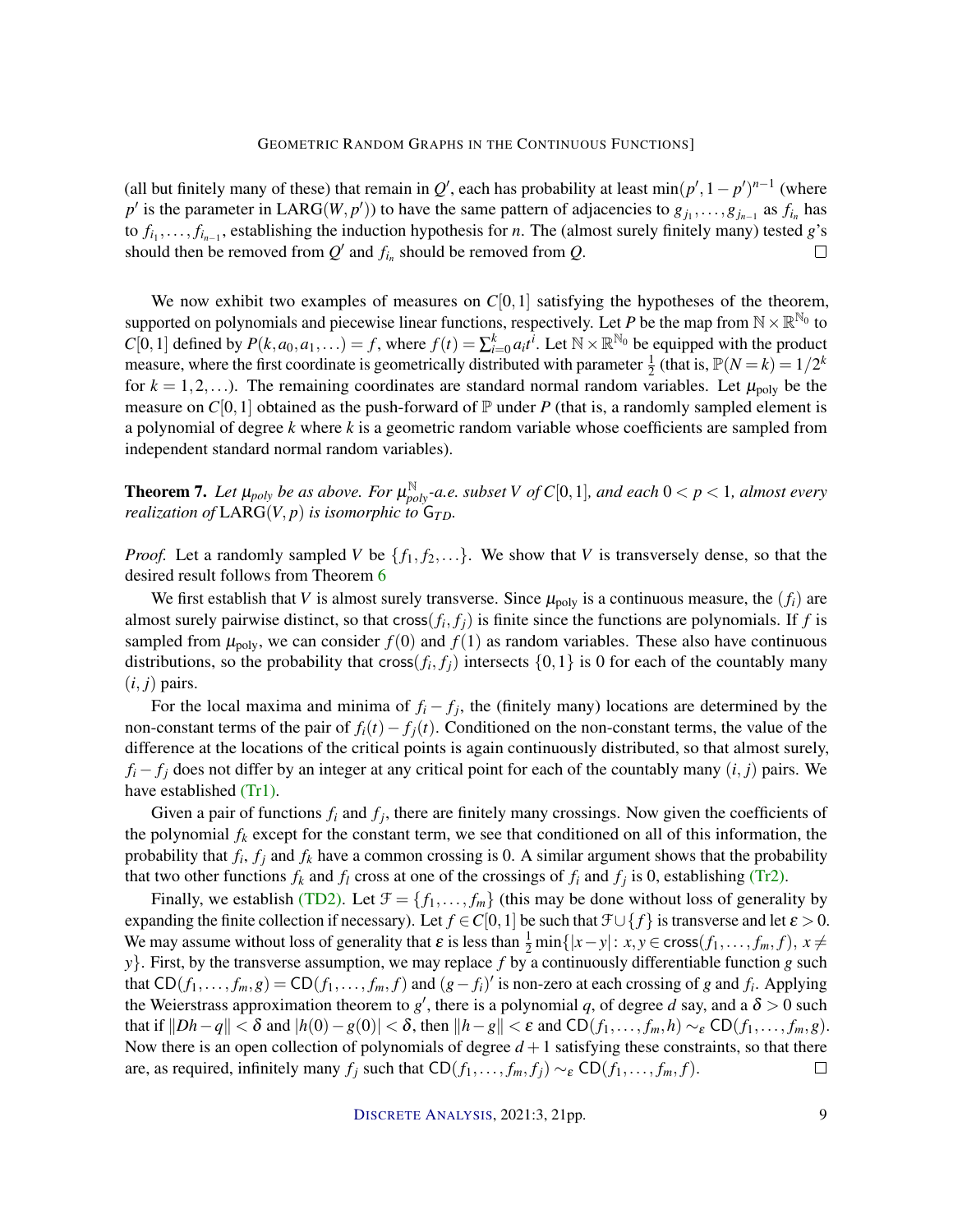We now prove a similar result for piecewise linear functions. Given an  $n \in \mathbb{N}$ , a sequence of distinct  $(x_i)_{i\geq 1}$  taking values in  $(0,1)$  and a sequence of  $(y_i)_{i\geq 0}$  taking real values, let  $\Phi(n,(x_i),(y_i))$  be the piecewise linear function with *n* pieces joining  $(\hat{x}_{i-1}, y_{i-1})$  to  $(\hat{x}_i, y_i)$  for  $i = 1, \ldots, n$  by a straight line where  $\hat{x}_0 = 0$ ,  $\hat{x}_n = 1$  and  $\hat{x}_i$  is the *i*th smallest element of  $\{x_1, \ldots, x_{n-1}\}$ . Equip  $N \times (0, 1)^N \times \mathbb{R}^{N_0}$ with the product of the geometric distribution with parameter  $\frac{1}{2}$  on the first coordinate; independent identically distributed Lebesgue measure on the *x* coordinates; and independent standard normals on the *y* coordinates, and let  $\mu_{PL}$  denote the push-forward measure under the map  $\Phi$  on the space *C*[0,1].

**Theorem 8.** Let  $\mu_{PL}$  be as above. For  $\mu_{PL}^{\mathbb{N}}$ -a.e. subset V of  $C[0,1]$ , and each  $0 < p < 1$ , almost every *realization of*  $LARG(V, p)$  *is isomorphic to*  $G_{TD}$ *.* 

*Proof.* Let a randomly sampled *V* be  $\{f_1, f_2, ...\}$ . We show that *V* is transversely dense, so that the desired result follows from Theorem [6.](#page-6-1) First notice that the slope of each piece of a function sampled from  $\mu_{PL}$  is continuously distributed, so that almost surely, no two pieces of any  $f_i$  and  $f_j$  have the same slope. This ensures that cross $(f_i, f_j)$  is finite for each *i*, *j*. As before, the distributions of  $f(0)$  and  $f(1)$ are continuous, so with probability 1, no crossings occur at 0 or 1. For any two piecewise linear functions  $f_i$  and  $f_j$  with different slopes, local maxima occur only at the endpoints of the intervals. Given the function  $f_j$  and the *x* values (but not the *y* values) defining  $f_i$ , the conditional probability that a crossing occurs at one of these values is 0, so that almost surely no crossings occur at local maxima or minima of  $f_i - f_j$ , establishing [\(Tr1\).](#page-5-0)

To show [\(Tr2\),](#page-5-1) condition on  $f_i$  and  $f_j$ . These functions almost surely have finitely many crossings. Since at each of these crossings, the values of  $f_k$  and  $f_l$  have independent continuous distributions, the probability that  $f_k$  crosses  $f_i$  and  $f_j$  at one of these points; or that  $f_k$  and  $f_l$  cross at one of these points is 0.

Finally, let  $\mathcal{F} = \{f_1, \ldots, f_m\}$  and let  $\mathcal{F} \cup \{f\}$  be transverse. There is a piecewise linear function *g* with  $||f - g||$  arbitrarily small such that CD(*f*<sub>1</sub>,..., *f*<sub>*m*</sub>, *g*) = CD(*f*<sub>1</sub>,..., *f*<sub>*m*</sub>, *f*). Any suitably close approximation with the same number of pieces will satisfy  $CD(f_1,..., f_m, h) \sim_{\varepsilon} CD(f_1,..., f_m, f)$ , so that [\(TD2\)](#page-6-0) follows.  $\Box$ 

We exhibit integrated Brownian motion as a third example. Let ν be the Wiener measure on standard Brownian motions on [0,1]. We then define a map  $\Phi$ :  $\mathbb{R} \times C[0,1] \rightarrow C[0,1]$  by

$$
[\Phi(a,f)](x) = a + \int_0^x f(t) dt.
$$

We then define a measure  $\mu_{\rm IBM}$  on  $C[0,1]$  that is the push-forward of the product of a standard normal distribution and v under the map  $\Phi$ . In other words, a function sampled from  $\mu_{\rm IBM}$  is obtained by adding a normally-distributed initial condition to the anti-derivative of a standard Brownian motion.

**Theorem 9.** Let  $\mu_{IBM}$  be as above. For  $\mu_{IBM}^{\mathbb{N}}$ -a.e. subset V of  $C[0,1]$ , and each  $0 < p < 1$ , almost every *realization of*  $LARG(V, p)$  *is isomorphic to*  $G_{TD}$ *.* 

We give a brief proof, primarily emphasizing the parts that differ from the previous examples.

*Proof.* Recall that the difference of two independent standard normal random variables is a normal random variable with variance 2. Similarly, the difference of two independent normal standard Brownian motions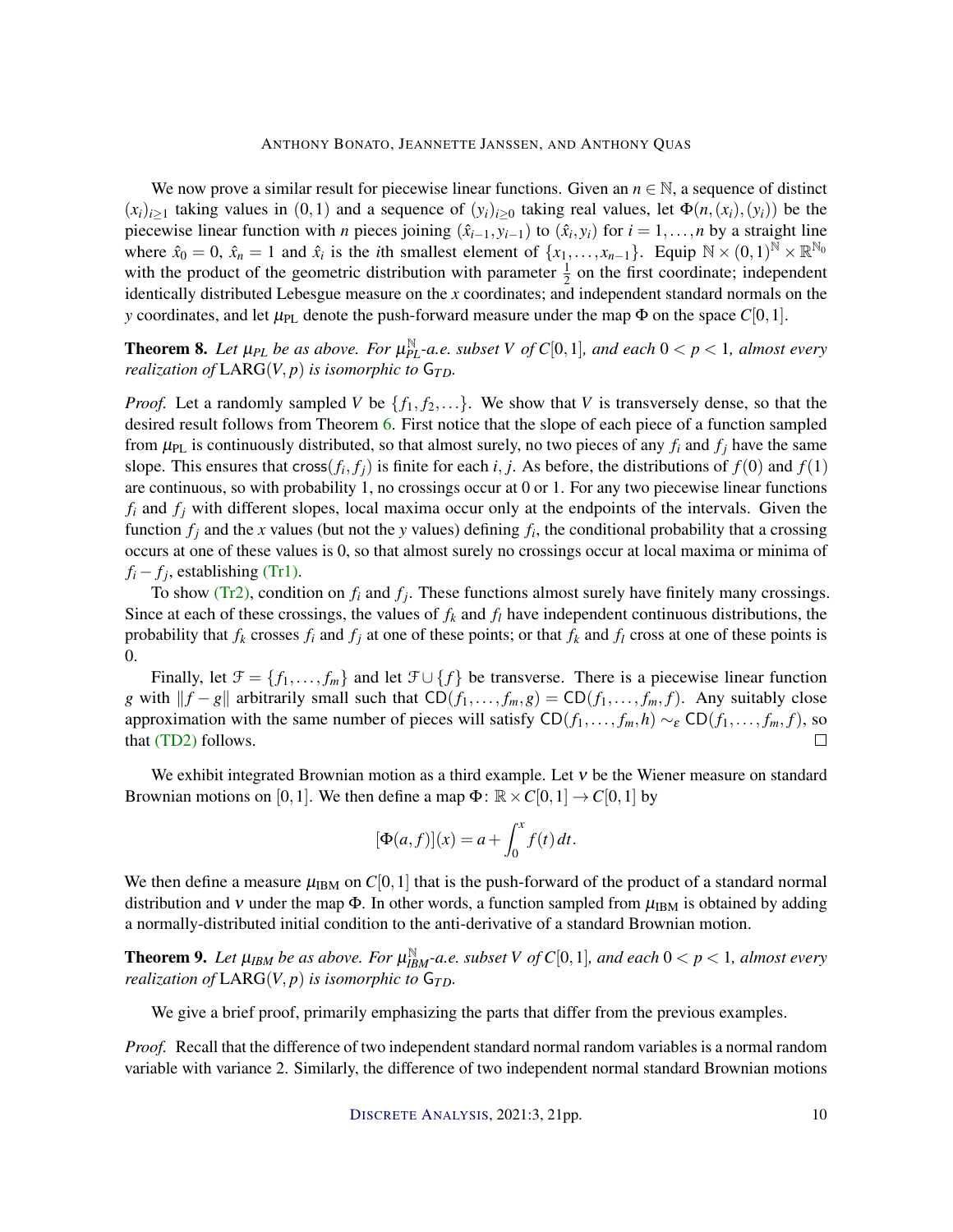is a Brownian motion with parameters  $\mu = 0$  and  $\sigma^2 = 2$ . Hence, the difference of two independent is a Brownian motion with parameters  $\mu = 0$  and  $\sigma^2 = 2$ . Hence, the difference of two independent realizations of  $\mu_{\rm IBM}$  is, up to scaling by a factor of  $\sqrt{2}$ , of the same form. Fubini's theorem implies that the zero set of a Brownian motion almost surely has measure 0, so that the measure of the set of critical points of a realization of  $\mu_{\rm IBM}$  is almost surely 0. Since realizations of Brownian motion on [0,1] are continuous, they are bounded, so that each realization of  $\mu_{\rm IBM}$  is almost surely Lipschitz. Conditioned on the Wiener process f, it follows that for all values of a except for a set of measure 0,  $\Phi(a, f)$  does not take an integer value at any critical point. It follows that almost surely, if  $f_1$  and  $f_2$  are realizations of  $\mu_{\rm IBM}$ , their difference has non-zero derivative at each element of cross( $f_1, f_2$ ). This ensures that cross( $f_1, f_2$ ) is closed, and almost surely discrete, hence finite. The remainder of the proof that a countable set of independently chosen realizations of integrated Brownian motions are transverse is similar to the previous proofs.

Next, to show that a countable set of independently chosen realizations of integrated Brownian motions satisfies [\(TD2\),](#page-6-0) let  $\mathcal{F} = \{f_1, \ldots, f_m\}$  and suppose  $f \in C[0,1] \setminus \mathcal{F}$  is such that  $\mathcal{F} \cup \{f\}$  is transverse. Let  $\varepsilon > 0$ . There is a  $C^1$  function *g* such that  $g'(0) = 0$ ;  $||g - f||_{C[0,1]} < \frac{\varepsilon}{2}$ ; cross( $\mathcal{F} \cup \{g\}$ ) = cross( $\mathcal{F} \cup \{f\}$ ); and so that  $(f_i - g)'$  is non-zero at each crossing. Then there is a  $C^{\bar{1}}$ -neighbourhood, *N*, of *g* so that all elements *h* of *N* satisfy  $||f - h||_{C_0[0,1]} < \varepsilon$  and CD $(f_1, \ldots, f_m, h) \sim_{\varepsilon} \text{CD}(f_1, \ldots, f_m, f)$ . Since the measure on Brownian motions gives positive measure to every open subset of  ${k \in C_0[0,1]: k(0) = 0}$ , the measure of the pairs  $(a, f)$  such that  $\Phi(a, f)$  lies in *N* is positive, so that there are almost surely infinitely many  $f_k$ 's satisfying the conditions of  $(TD2)$ .  $\Box$ 

# 4 IC-dense sets and Brownian motion

By definition, transversely dense sets must contain functions that cross finitely often and transversely with other functions in the set. In this section, we establish results for functions in  $C[0,1]$  that exhibit the opposite type of behaviour: pairs of functions cross infinitely often. We will call sets of such functions *infinite crossing dense* (IC-dense). An example of such functions is formed by Brownian motions. We will first show that any two LARG graphs with IC-dense vertex sets are almost surely isomorphic. We will then define a natural probability measure on the set of Brownian motions, and show that under this measure almost all countable sets of Brownian motions are IC-dense.

A countable subset *V* of  $C[0,1]$  will be called *IC-dense* if it has the following properties:

- (IC1) The set *V* is dense in  $C[0,1]$ ;
- <span id="page-10-1"></span>(IC2) The sets cross $(f, g)$  are disjoint for distinct pairs  $f, g \in V$ ;
- <span id="page-10-2"></span>(IC3) For any  $f, g \in V$ , cross $(f, g)$  does not contain 0 or 1;
- <span id="page-10-0"></span>(IC4) For each distinct pair  $f, g \in V$ , if  $x \in \text{cross}(f, g)$  for  $x \in (0, 1)$ , then there exists a sequence of points  $x_n$  converging to x monotonically such that  $f(x_{2n}) - g(x_{2n}) < f(x) - g(x)$  and  $f(x_{2n+1}) - g(x_{2n+1}) >$  $f(x) - g(x)$  for each *n*.

We comment on  $(IC4)$ . The requirement that the sequence  $(x_n)$  converges to *x* monotonically is to ensure that there is an infinite sequence of crossings of  $f$  and  $g$  converging to  $x$  (whereas if  $f$  and  $g$  cross transversely, it is straightforward to build a non-monotonic sequence of  $x_n$ 's with the alternating property).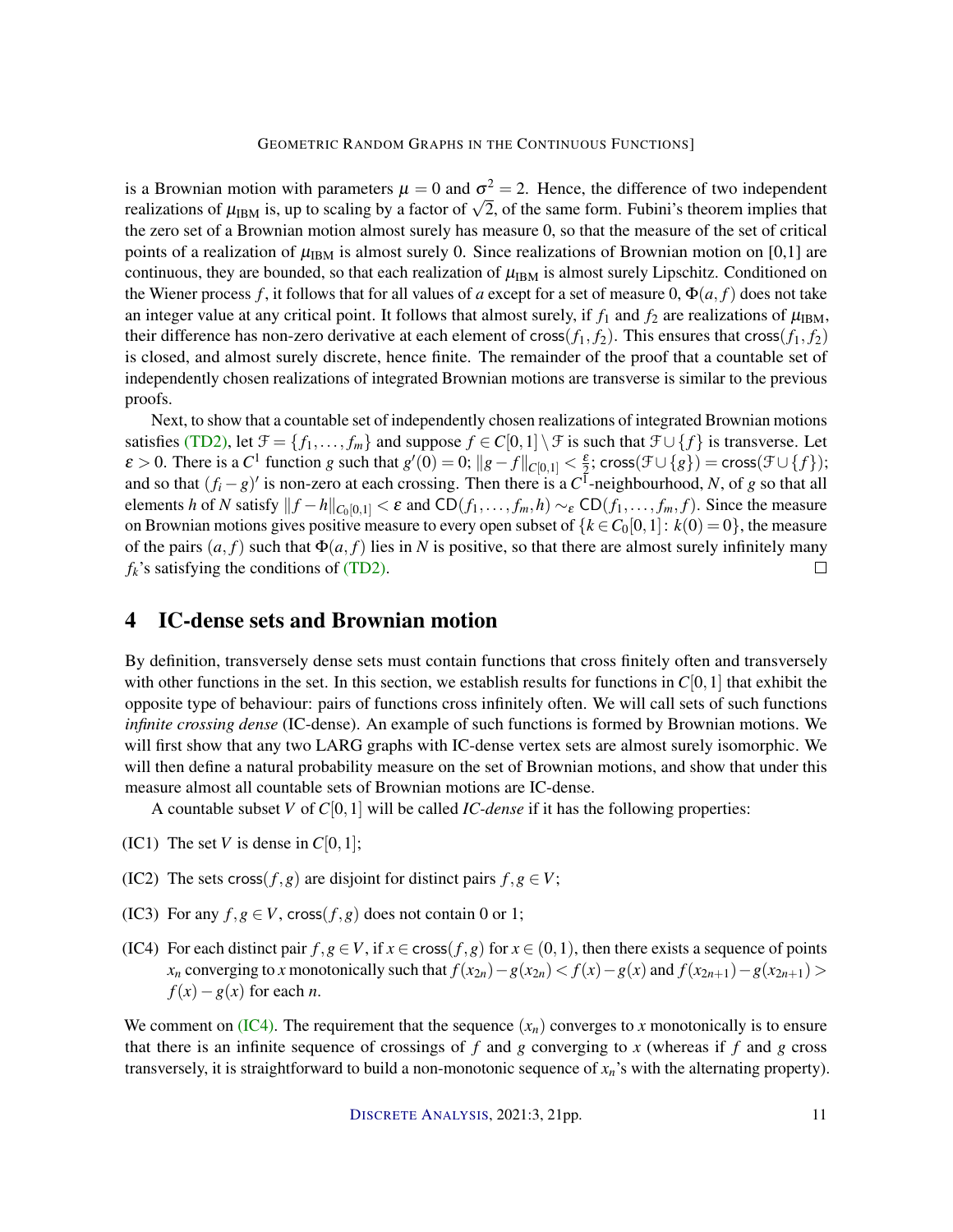The reason that we only require that there is an infinite sequence of *xn*'s on one side of *x* is that the set of crossings of two Brownian motions is perfect (each crossing is a limit of other crossings), but while some crossings may be approached by crossings on either side, there are crossings that may be only approached on one side. To see this, notice that for any pair of continuous functions that cross, the set of crossings is closed, and therefore has a maximum.

## 4.1 IC-dense sets are geometrically Rado

We will now show that IC-dense sets have the geometric Rado property. As in the case for transversely dense sets, the proof is based on the inductive construction of a graph isomorphism. While in the transversely dense case we required that the isomorphism exactly preserves the crossing behaviour of the functions, here we wish to preserve the decomposition of the interval  $[0,1]$  into subintervals where pairs of functions cross infinitely often. Before we state the main theorem, we give definitions and useful lemmas.

Crossing partitions. If  $\mathcal F$  is a finite subset of an IC-dense of  $C[0,1]$ , then we build a finite partition of  $[0,1]$  into open and closed sub-intervals by the following procedure. Let

<span id="page-11-1"></span><span id="page-11-0"></span>
$$
a_1 = \min\{x \in [0,1]: g(x) - h(x) \in \mathbb{Z} \text{ for some distinct } g, h \in \mathcal{F}\}.
$$
 (2)

Suppose  $a_1, \ldots, a_n$  have been found, and let  $(g_i, h_i, m_i)_{i=1}^n$  be the tuples in  $\mathcal{F} \times \mathcal{F} \times \mathbb{Z}$  with  $g_i \neq h_i$  so that  $g_i(a_i) - h_i(a_i) = m_i$  for each  $1 \leq i \leq n$ . We then define

$$
a_{n+1} = \min \left\{ x \in (a_n, 1] : h(x) - g(x) = m \in \mathbb{Z} \text{ for some distinct } g, h \in \mathcal{F} \text{ such that } \{ g, h, m \} \neq \{ g_n, h_n, m_n \} \right\}. \tag{3}
$$

If  $a_{n+1}$  is defined (that is, the set is not empty), then set  $g_{n+1} = g$ ,  $h_{n+1} = h$  and  $m_{n+1} = m$ . If not, then the procedure terminates with *an*.

Note that it is possible that  $\{g_{n+1}, h_{n+1}\} = \{g_n, h_n\}$ , but only if they differ by one more or less at  $a_{n+1}$ than *an*. This, in turn, is only possible if there are exactly two functions. If there are any more functions, then  $g_n$  or  $h_n$  would have to cross another element of  $\mathcal F$  before crossing each other again.

**Lemma 10.** *The procedure to generate the sequence*  $(a_n)$  *as defined in* [\(2\)](#page-11-0) *and* [\(3\)](#page-11-1) *terminates in a finite number of steps.*

*Proof.* Suppose, for a contradiction, that there are infinitely many  $a_n$ 's. Since  $(a_n)$  is an increasing sequence lying in [0, 1], let its limit be *a*. By the Pigeonhole Principle, there are functions  $f^1$ ,  $f^2$ ,  $f^3$  and  $f^4$  in F (not necessarily distinct, but such that  $f^1 \neq f^2$ ,  $f^3 \neq f^4$  and  $\{f_1, f_2\} \neq \{f_3, f_4\}$ ) and a subsequence  $(n_j)$  such that  $\{g_{n_j}, h_{n_j}\} = \{f^1, f^2\}$  and  $\{g_{n_j+1}, h_{n_j+1}\} = \{f^3, f^4\}$  for all j. We have  $f^1(a_{n_j}) - f^2(a_{n_j}) \in \mathbb{Z}$ and  $f^3(a_{n_j+1}) - f^4(a_{n_j+1}) \in \mathbb{Z}$  for each *j*. Taking a limit, and using continuity of the functions involved, we see that  $f^1(a) - f^2(a) \in \mathbb{Z}$  and  $f^3(a) - f^4(a) \in \mathbb{Z}$ . That is,  $a \in \text{cross}(f^1, f^2) \cap \text{cross}(f^3, f^4)$ . This contradicts [\(IC2\),](#page-10-1) establishing the above procedure terminates as required.  $\Box$ 

Now for each *i* such that  $a_i$  is defined, let  $b_i = \max\{x \in [a_i, a_{i+1}] : g_i(x) - h_i(x) \in \mathbb{Z}\}\.$  Note that, since cross $(g_i, h_i)$  is closed, this maximum is defined, and since  $h_i$  and  $g_i$  cross at  $b_i$  and a different pair  $h_{i+1}, g_{i+1}$  crosses at  $a_{i+1}$ , we have that  $b_i < a_{i+1}$ . The *crossing partition*  $\mathcal{P}(\mathcal{F})$  is then given by

$$
\mathcal{P}(\mathcal{F}) = \{ [0, a_1), [a_1, b_1], (b_1, a_2), [a_2, b_2], \ldots, [a_n, b_n], (b_n, 1] \},\
$$

DISCRETE A[NALYSIS](http://dx.doi.org/10.19086/da), 2021:3, 21pp. 12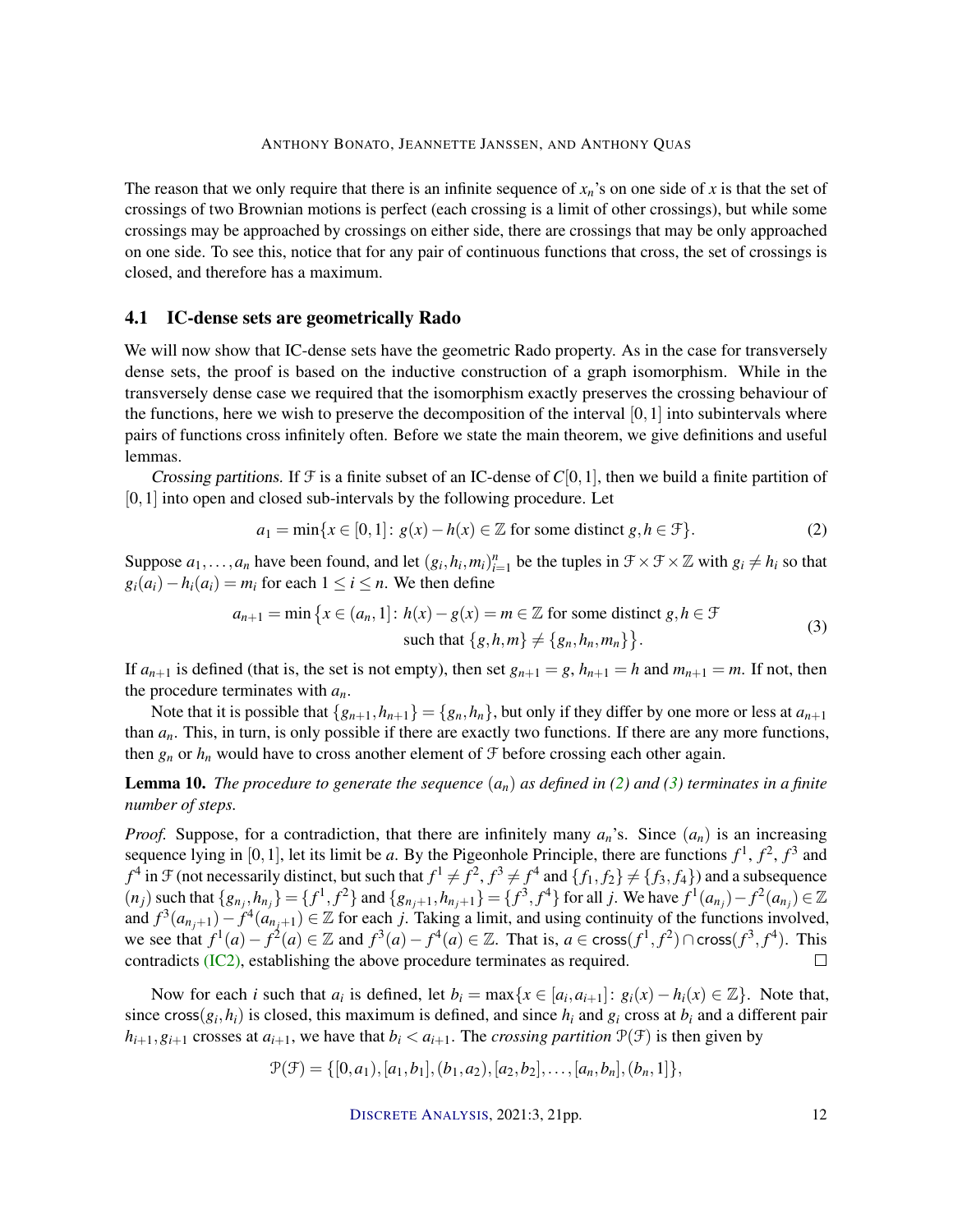so that on the *stable intervals*, that is the (relatively) open sets  $[0, a_1)$ ,  $(b_1, a_2)$ , ...,  $(b_{n-1}, a_n)$  and  $(b_n, 1]$ , there are no crossings, while on the *crossing intervals*,  $[a_i, b_i]$ ,  $g_i$  and  $h_i$  cross infinitely often, but there are no other crossings.

The *crossing data* for  $\mathcal{F}$  consists of the crossing partition together with a collection of integers  $d_{f,g}^I$ , one for each pair of distinct elements of  $\mathcal F$  and interval  $I \in \mathcal P(\mathcal F)$  except that  $d_{g_i}^{[a_i,b_i]}$  $g_{i,h_i}^{[a_i,b_i]}$  is not defined. Except in this case, for all *x* in *I* and all  $f, g \in \mathcal{F}$ , then  $g(x) - f(x) \in (d_{f,g}^I, d_{f,g}^I + 1)$ . We denote this data by CD-inf(F). As a consequence, setting  $\bar{\mathcal{F}} = \{f + n: f \in \mathcal{F}, n \in \mathbb{Z}\}$ , the elements of  $\bar{\mathcal{F}}$  maintain a constant ordering on the stable sets. The elements of  $\overline{\mathcal{F}\setminus\{g_i\}}$  and  $\overline{\mathcal{F}\setminus\{h_i\}}$  maintain a constant ordering on the crossing intervals.

We write CD-inf $(f_1,..., f_k) \sim_{\varepsilon} C$ D-inf $(g_1,..., g_k)$  if  $\mathcal{P}(\{f_1,..., f_k\})$  contains the same number of intervals as  $\mathcal{P}(\{g_1,\ldots,g_k\})$ ; the functions crossing in each crossing interval of  $\mathcal{P}(\{f_1,\ldots,f_k\})$  have the same indices as the functions crossing in the corresponding crossing interval of  $\mathcal{P}(\{g_1,...,g_k\})$ ;  $|a'_i - a_i| < \varepsilon$  and  $|b'_i - b_i| < \varepsilon$  for each *i*; and  $d_{f_i, f_j}^I = d_{g_i}^{I^j}$  $g_{i,g_j}$  whenever these are defined (where *I* and *I*<sup> $\prime$ </sup> are corresponding intervals of  $\mathcal{P}(\lbrace f_1,\ldots,f_k \rbrace)$  and  $\mathcal{P}(g_1,\ldots,g_k)$ ). As before CD-inf $(f_1,\ldots,f_k) \sim_1$  $CD\text{-}inf(g_1,...,g_k)$  requires that the partitions have the same number of elements; the same pairs cross in the corresponding crossing intervals and the gap between a pair of functions has the same floor in each interval of the crossing partition as the corresponding pair has in the corresponding interval (with the exception of the pair that is crossing in a crossing interval).

<span id="page-12-0"></span>**Theorem 11.** Let V and W be countable IC-dense subsets of  $C[0,1]$  and let  $0 < p, p' < 1$ . If G and G' are sampled from  $\text{LARG}(V, p)$  and  $\text{LARG}(W, p')$ , respectively, then G and G' are almost surely isomorphic. *In particular, there exists a graph*  $G_{\text{ICD}}$  *such that if*  $\mu$  *is a measure on*  $C[0,1]$  *such that*  $\mu^{\overline{N}}$ -a.e. *sequence is IC-dense, then* µ *is universally geometrically Rado, and for* µ <sup>N</sup>*-a.e. vertex set V, almost every element of*  $\text{LARG}(V, p)$  *is isomorphic to*  $\text{G}_{\text{ICD}}$  *for any*  $0 < p < 1$ *.* 

*Proof.* Let *V* and *W* be infinite crossing dense subsets of  $C([0,1])$  and let  $p, p' \in (0,1)$ . We show that a realization of  $\text{LARG}(V, p)$  is almost surely isomorphic to a realization of  $\text{LARG}(W, p')$ . As in the proof of Theorem [6](#page-6-1) for transversely dense sets, we construct an isomorphism via a back-and-forth argument.

The key step of the proof is to show that if  $\mathcal F$  and  $\mathcal G$  are finite subsets of  $V$  and  $W$  such that CD-inf(F) ~1 CD-inf(G) then given any additional  $f \in V \setminus \mathcal{F}$ , there is almost surely a  $g \in W \setminus \mathcal{G}$  such that CD-inf( $\mathcal{F} \cup \{f\}$ ) ~1 CD-inf( $\mathcal{G} \cup \{g\}$ ) and *g* has the same adjacencies to  $\mathcal{F}$  as *g* has to  $\mathcal{G}$ .

Let *G* and *G*<sup> $\prime$ </sup> be sampled from LARG(*V*, *p*) and LARG(*W*, *p*<sup> $\prime$ </sup>), respectively. As before, for the purposes of maintaining independence when applying the Borel-Cantelli lemma, we maintain queues of functions to test, ensuring that we never test whether a pair of vertices is adjacent more than once. Let  $Q = (f_1, f_2,...)$  be an enumeration of  $\mathcal{F}$  and  $Q' = (g_1, g_2,...)$  be an enumeration of  $\mathcal{G}$ . As before, we build sequences  $(i_n)$  and  $(j_n)$  satisfying the following:

- ([T11-](#page-12-0)1) For each *n*, the graphs induced by *G* on  $\{f_{i_1}, \ldots, f_{i_n}\}$  and by *G*<sup>*'*</sup> on  $\{g_{j_1}, \ldots, g_{j_n}\}$  are isomorphic by mapping  $f_{i_l}$  to  $g_{j_l}$ ;
- ([T11-](#page-12-0)2) For each  $n \in \mathbb{N}$ ,  $\{i_1, \ldots, i_n\}$  and  $\{j_1, \ldots, j_n\}$  contain the set  $\{m \in \mathbb{N} : m \leq \frac{n}{2}\}$  $\frac{n}{2}$ ;
- <span id="page-12-1"></span> $(T11-3)$  $(T11-3)$  $(T11-3)$  CD-inf $(f_{i_1},..., f_{i_n}) \sim_1$  CD-inf $(g_{j_1},..., g_{j_n})$ ;

DISCRETE A[NALYSIS](http://dx.doi.org/10.19086/da), 2021:3, 21pp. 13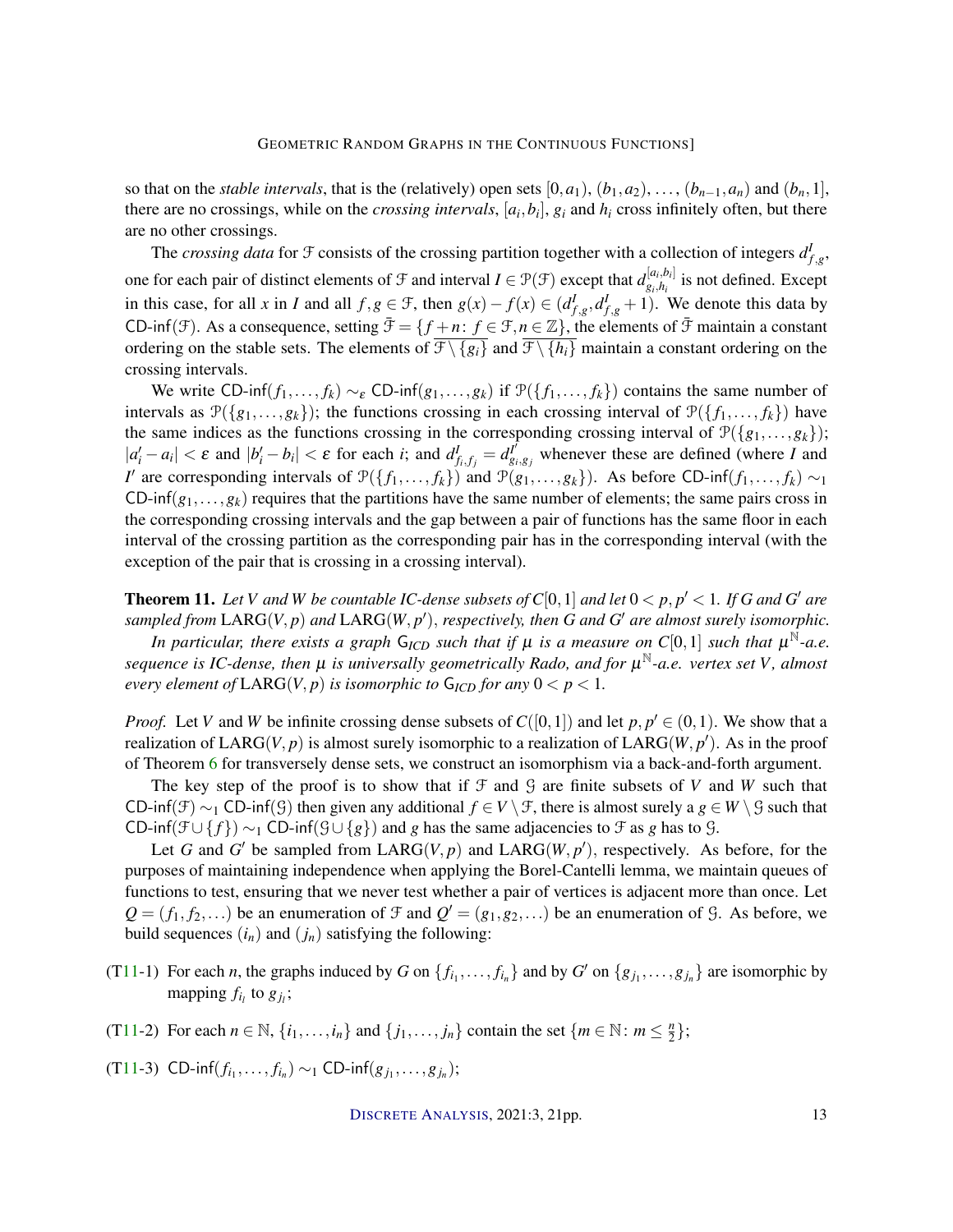([T11-](#page-12-0)4) the remaining elements of the queues  $Q$  and  $Q'$  at the *n*th stage consist of all but finitely many elements of *V* and *W* respectively.

When  $n = 1$ , we let  $i_1 = j_1 = 1$  and remove  $f_1$  and  $g_1$  from the respective queues. We focus on a single step in one direction. Suppose that the induction hypotheses are satisfied after the (*n*−1)st step. If *n* is even, let  $i_n$  be min( $\mathbb{N}\setminus\{i_1,\ldots,i_{n-1}\}$ ), while if *n* is odd, let  $j_n = \min(\mathbb{N}\setminus\{j_1,\ldots,j_{n-1}\})$ . For even *n*, we then seek a suitable  $j_n$  to identify with  $i_n$ , while if *n* is odd, we seek a suitable  $i_n$ . We focus on the case of even *n*, the case of odd *n* being essentially identical.

Let  $\mathcal{F} = \{f_{i_1}, \ldots, f_{i_{n-1}}\}$  and  $\mathcal{G} = \{g_{j_1}, \ldots, g_{j_{n-1}}\}$ . Let the crossing partitions of [0, 1] of  $\mathcal{F}$  and  $\mathcal{G}$  be

$$
\mathcal{P}(\mathcal{F}) = \{ [0, a_1), [a_1, b_1], (b_1, a_2), [a_2, b_2], \dots, [a_N, b_N], (b_N, 1] \}
$$
 and  

$$
\mathcal{P}(\mathcal{G}) = \{ [0, a'_1), [a'_1, b'_1], (b'_1, a'_2), [a'_2, b'_2], \dots, [a'_N, b'_N], (b'_N, 1] \}.
$$

Notice that  $\mathcal{P}(\mathcal{F} \cup \{f_{i_n}\})$  is a refinement of  $\mathcal{P}(\mathcal{F})$ : the elements of  $\mathcal{P}(\mathcal{F})$  may be sub-divided in  $P(\mathcal{F} \cup \{f_{i_n}\})$  due to intersections of  $f_{i_n}$  with elements of  $\mathcal{F}$ . For an element *I* of  $P(\mathcal{F})$  the sub-partition  $P_I$ of *I* is obtained by taking those elements of  $\mathcal{P}(\mathcal{F} \cup \{f_{i_n}\})$  that lie in *I*. (Note that  $\mathcal{P}_I$  may be the trivial partition of *I* if  $f_{i_n}$  does not cross any element of  $\mathcal{F}$  in *I*).

If  $I = [a_k, b_k]$  is a crossing interval in  $\mathcal{P}(\mathcal{F})$ , then two functions  $f_{i_l}$  and  $f_{i_m}$  cross infinitely often in *I*. By construction, no other functions of  $\mathcal F$  cross in *I*. The sub-partition,  $\mathcal P_I$  consists of crossing intervals in which  $f_{i_l}$  and  $f_{i_m}$  cross infinitely often; stable intervals (with no crossings); and crossing intervals in which  $f_{i_n}$  crosses exactly one element of  $\mathcal F$  (possibly  $f_{i_l}$  or  $f_{i_m}$ ), again infinitely often. The situation is illustrated schematically in Figure [1.](#page-14-0) If *I* is a stable interval in  $P(\mathcal{F})$ , then  $P_I$  consists of stable intervals, and intervals in which  $f_{i_n}$  crosses exactly one element of  $\mathcal F$  infinitely often.

In each crossing interval of  $\mathcal{P}_I$ , there are crossings between exactly one pair of functions in  $\mathcal{F} \cup \{f_{i_n}\}.$ As in the proof of Theorem [6,](#page-6-1) for  $a \in \mathbb{Z}$ , we write  $f_{i,a}(x) = f_i(x) + a$ .

We build a target function *g* such that all  $h \in W \setminus G$  sufficiently close to *g* satisfy CD-inf $(f_{i_1}, \ldots, f_{i_n}) \sim_1$ CD-inf( $g_{j_1},...,g_{j_{n-1}},h$ ), which will allow us to maintain [\(T11-3\).](#page-12-1) As in the proof of Theorem [6,](#page-6-1) this function is built by interpolating various convex combinations of the elements of G.

Let *I'* be the element of  $\mathcal{P}(G)$  corresponding to an interval *I* of  $\mathcal{P}(F)$ . We consider separately the cases where *I* is a stable interval of  $\mathcal{P}(\mathcal{F})$  and where *I* is a crossing interval of  $\mathcal{P}(\mathcal{F})$ . In the case where *I* is a stable interval of  $\mathcal{F}$ , let  $\psi$  be the increasing affine map sending  $I'$  to *I* and for each *y*, as in Theorem [6,](#page-6-1) let  $\phi_y$  be the piecewise linear function sending  $f_{i_k}(\psi(y)) + a$  to  $g_{j_k}(y) + a$ . The restriction of *g* to *I'* is then given by

$$
g|_{I'}(y) = \phi_{y}(f_{i_n}(\psi(y))). \qquad (4)
$$

<span id="page-13-0"></span>In the case where *I* is a crossing interval, suppose that the functions that cross in *I* are  $f_{i_l}$  and  $f_{i_m}$ . We build a target function  $g|_{I'}$  in a similar manner to the above, but additional care is needed in the elements of  $\mathcal{P}_I$  on which  $f_{i_l}$  and  $f_{i_m}$  cross.

We first build a suitable partition  $Q_{I'}$  of *I'* corresponding to  $P_I$ . Let the intervals of  $P_I$  on which  $f_{i_I}$  and  $f_{i_m}$  cross be  $[\alpha_1,\beta_1],\ldots,[\alpha_s,\beta_s]$  (with  $\alpha_1=\min I$  and  $\beta_s=\max I$ . On each of the open intervals separating these crossing intervals,  $(\beta_r, \alpha_{r+1}), f_{i_m} - f_{i_l}$  takes values in  $(d_r, d_r + 1)$  for some  $d_r \in \mathbb{Z}$ . We then build a partition of *I'* consisting of sub-intervals  $[\alpha'_1, \beta'_1], \ldots, [\alpha'_s, \beta'_s]$  (with  $\alpha'_1 = \min I'$  and  $\beta'_s = \max I'$ ) of *I'* containing all crossings of  $g_{j_l}$  and  $g_{j_m}$ , so that crossings occur at the endpoints and such that the restriction of  $g_{j_m} - g_{j_l}$  to  $(\beta'_r, \alpha'_{r+1})$  takes values in  $(d_r, d_r + 1)$ . This is possible since CD-inf $(f_{i_1}, \ldots, f_{i_{n-1}}) \sim_1$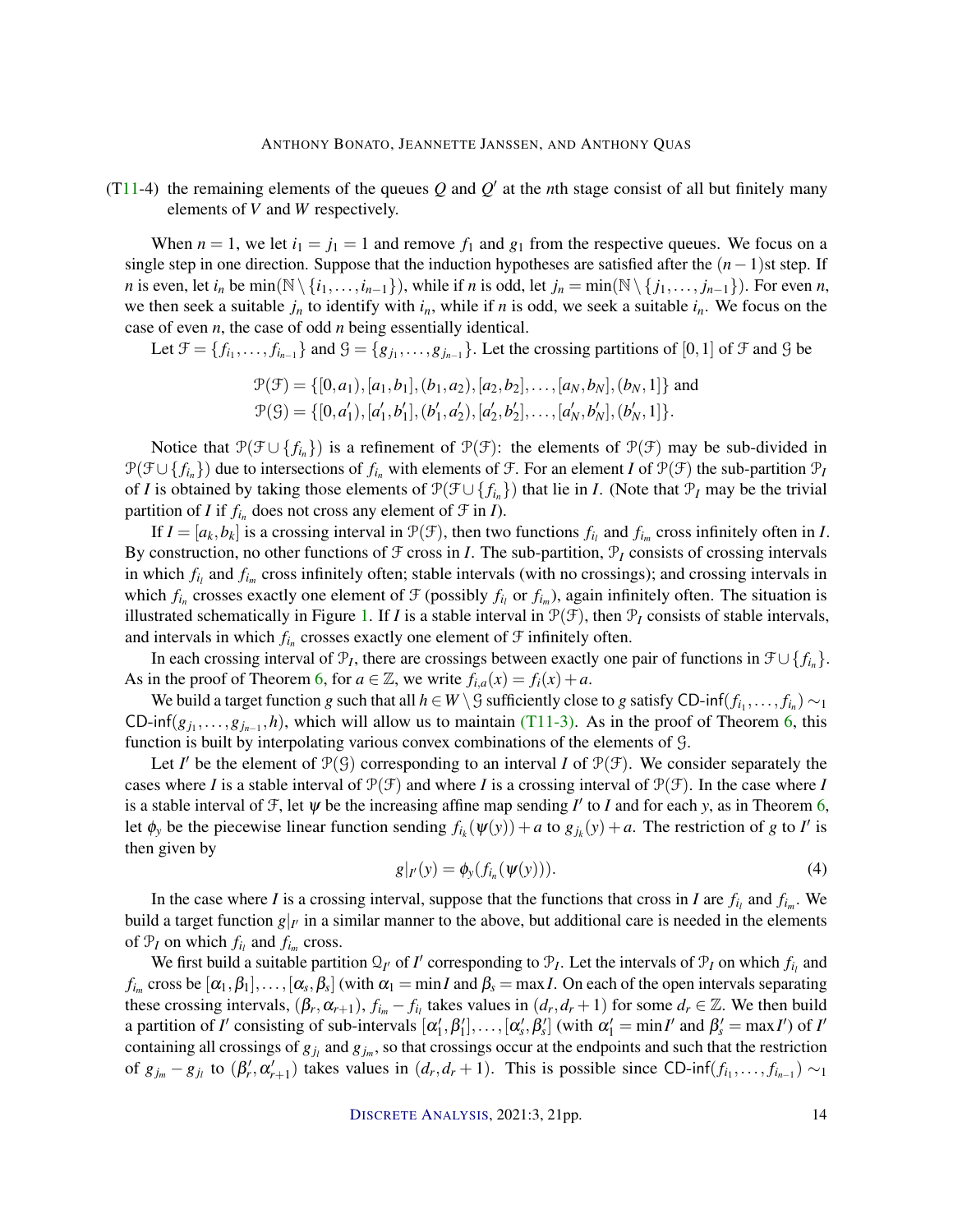

<span id="page-14-0"></span>Figure 1: Schematic indicating the refinement of a crossing interval  $[a_j, b_j]$  in which the two central functions,  $f_{i_l}$  and  $f_{i_m}$  are crossing when a new function  $f$  (in bold) is added to the collection. The graph illustrates  $f_{i_l,p}$  and  $f_{i_m,q}$  for suitable  $p,q$  so that the functions agree at the crossing, rather than differing by an integer. The closed sub-intervals in the refinement are indicated below.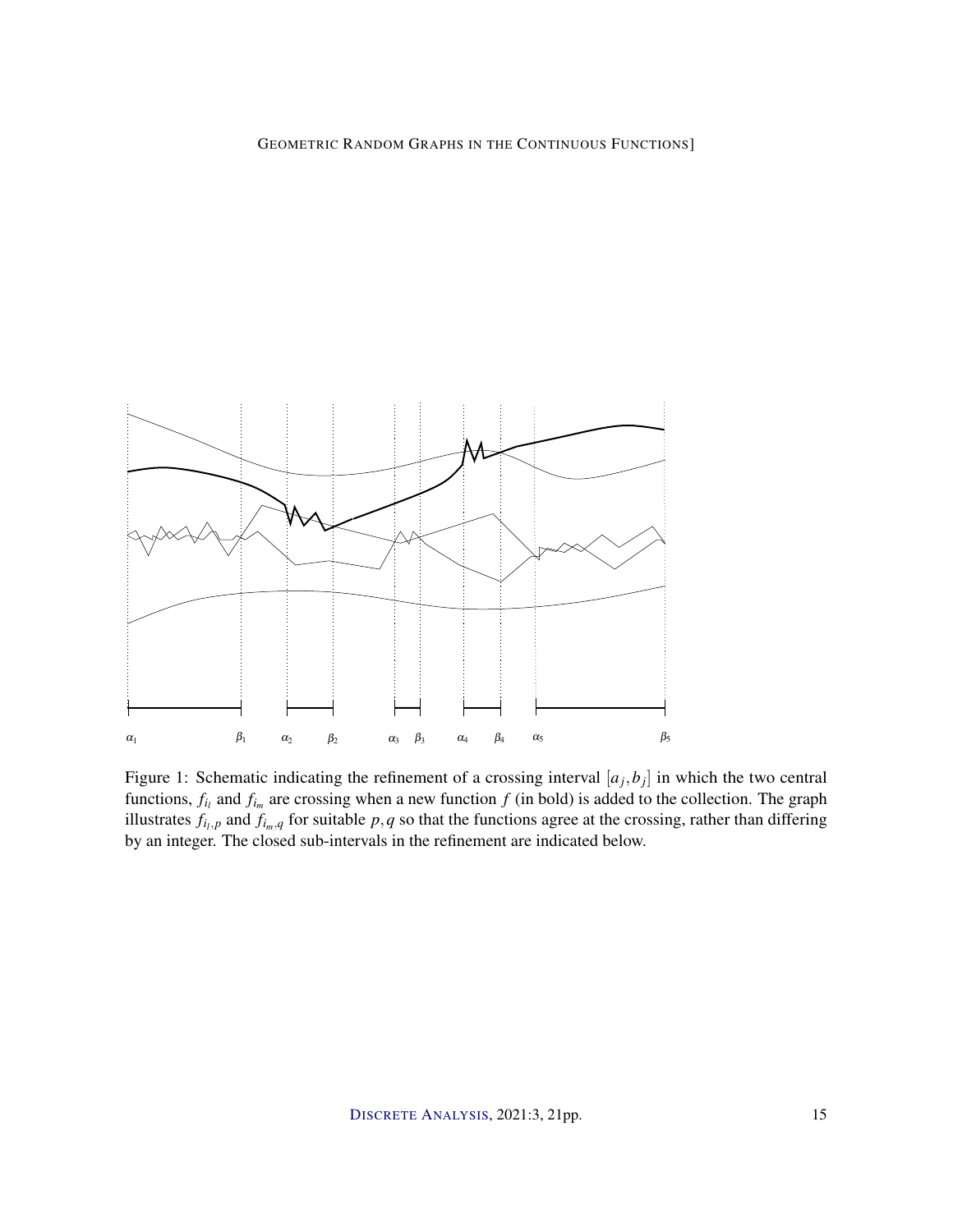CD-inf( $g_{j_1},...,g_{j_{n-1}}$ ) and since *W* satisfies [\(IC4\).](#page-10-0) Now let  $\mathcal{Q}_{I'} = \{[\alpha'_1,\beta'_1],(\beta'_1,\alpha'_2),...,[\alpha'_s,\beta'_s]\}$  and let  $\psi$  be the increasing piecewise affine map that sends each  $\alpha'$  and  $\beta'$  to the corresponding  $\alpha$  or  $\beta$ . Let *J* be an element of  $\mathcal{P}_I$  and  $J'$  be the corresponding element of  $\mathcal{Q}_{I'}$ . If *J* is a stable interval or an interval on which  $f_{i_n}$  crosses an  $f_{i_a}$  other than  $f_{i_l}$  or  $f_{i_m}$ , then define  $\phi_y$  and  $g|_{J'}$  as in [\(4\)](#page-13-0).

If *J* is an interval on which  $f_{i_l}$  and  $f_{i_m}$  cross (so that  $f_{i_n}$  does not cross either  $f_{i_l}$  or  $f_{i_m}$ ), for  $y \in$ J', then let  $f_{i_n} - f_{i_l}$  take values in  $(a, a + 1)$  and  $f_{i_n} - f_{i_m}$  take values in  $(b, b + 1)$  on J. We then set  $u(x) = \max(f_{i_l}(x) + a, f_{i_m}(x) + b)$  and  $v(x) = \min(f_{i_l}(x) + a + 1, f_{i_m}(x) + b + 1)$  on J; and  $u'(y) =$  $\max(g_{j_l}(y) + a, f_{j_m}(y) + b)$  and  $v'(y) = \min(g_{j_l}(y) + a + 1, f_{j_m}(y) + b + 1)$  on J'. Notice that since the only functions crossing in *J* are  $f_{i_l}$  and  $f_{i_m}$ , there is a single function, either *u* or a function of the form  $f_{i,c}$ with  $i \in \{1, ..., n-1\} \setminus \{l, m\}$  and  $c \in \mathbb{Z}$  that is the closest approximation from below of  $f_{i_n}$  throughout the interval *J*. Similarly, there is a single function *fi*,*<sup>d</sup>* or *v* that is the closest approximation from above of  $f_{i_n}$ . We call these functions  $m(x)$  and  $M(x)$ . Let the corresponding functions on *J*<sup> $\prime$ </sup> be  $m'(y)$  and  $M'(y)$ . Let  $\phi_y$  be the affine function sending  $m(\psi(y))$  to  $m'(y)$  and  $M(\psi(y))$  to  $M'(y)$ . We then define  $g|_{J'}$  as in [\(4\)](#page-13-0). One may check that the function *g* defined in this way is continuous since the maps  $\phi_y$  being applied at the endpoints of the intervals agree. For example in Figure [1,](#page-14-0)  $\phi_y$  is defined at  $\beta_1$  using  $M(x)$  and the function *f* lying immediately above  $f_{i_n}$ , while at  $\beta_1^+$ , assuming  $f_{i_l,a} > f_{i_m,b}$  on  $(\beta_1,\alpha_2)$ ,  $\phi_y$  is defined at  $\beta_1^+$  using  $f_{i_l,a}$  and  $f$ . These agree since  $M(\beta_1) = f_{i_l,a}(\beta_1)$ .

By construction, in any of the intervals of  $\mathcal{P}(\mathcal{G})$ , if  $f_{i_n}$  crosses  $f_{i_a}$  at  $\psi(y)$ , then *g* crosses  $g_{j_a}$  at *y*. Now for any sufficiently small  $\varepsilon > 0$ , any *h* satisfying  $||g-h|| < \varepsilon$  has nearby crossings. For sufficiently small  $\varepsilon > 0$ , if  $h \in W$  satisfies  $||g - h|| < \varepsilon$ , then CD-inf $(f_{i_1}, \ldots, f_{i_{n-1}}, f_{i_n}) \sim_1$  CD-inf $(g_{j_1}, \ldots, g_{j_{n-1}}, h)$ . In particular,  $||h - g_{j_a}|| = ||f_{i_a} - f_{i_a}||$  for each *a*. Each *h* selected from  $Q'$  therefore has probability at least  $\min(p', 1 - p')^{n-1}$  of being adjacent to exactly those  $g_{j_a}$ 's corresponding to the  $f_{i_a}$ 's that are adjacent to  $f_{i_n}$ . Take the first suitable  $g_b$  from the queue and discard all elements of  $Q'$  up to and including  $g_b$ . Let  $j_n = b$  and delete  $i_n$  from  $Q$ .

The induction hypotheses almost surely remain satisfied.

## 4.2 Brownian motion

We consider the following procedure to select random functions: a starting point (the value at 0) is chosen from a standard normal distribution and from there the function follows a standard Brownian path. Formally, let  $(N_n)_{n\in\mathbb{N}}$  be a family of countably many independent standard normal random variables and let  $(X_n(t))_{n\in\mathbb{N}}$  be a family of countably many independent standard Brownian motions (with  $X_n(0) = 0$ ,  $\mathbb{E}X_n(t) = 0$  and  $\text{Var}X_n(t) = t$  for each  $n \in \mathbb{N}$  and  $t \in [0,1]$ ). Let  $f_n(t) = N_n + X_n(t)$  be a random function obtained in this manner, which we refer to as a shifted Brownian motion.

<span id="page-15-0"></span>**Theorem 12.** *If*  $(f_n)_{n \in \mathbb{N}}$  *is a family of countably many independent shifted Brownian motions sampled from the above distribution, then the collection is almost surely IC-dense.*

*Proof.* Let  $\varepsilon > 0$  be given. Let f be a continuous function. There exists a function *g* where  $g(x_i) = f(x_i)$ for  $i = 0, \ldots, n$  with  $0 = x_0 < x_1 < \ldots < x_n = 1$  and *g* is affine in between such that  $||g - f|| \leq \frac{\varepsilon}{2}$ . By standard properties of Brownian motion, it is known that  $\mathbb{P}(|N - y_0| < \frac{\varepsilon}{2n}) > 0$  and that  $\mathbb{P}(|X(x_j) - y_j|)$  $X(x_{j-1}) - (y_j - y_{j-1})$  <  $\xi \frac{\varepsilon}{2n} |X(x_1),...,X(x_{j-1})| > 0$ . Finally, it is known that conditioned on the values of  $X(x_1),...,X(x_n)$ , the probability that *X* never strays by more than  $\frac{\varepsilon}{2}$  from the affine function joining  $X(x_i)$  and  $X(x_{i+1})$  is positive (the distribution of  $(X(t))_{x_i \le t \le x_{i+1}}$  conditioned on  $X(x_i)$  and  $X(x_{i+1})$  is a

 $\Box$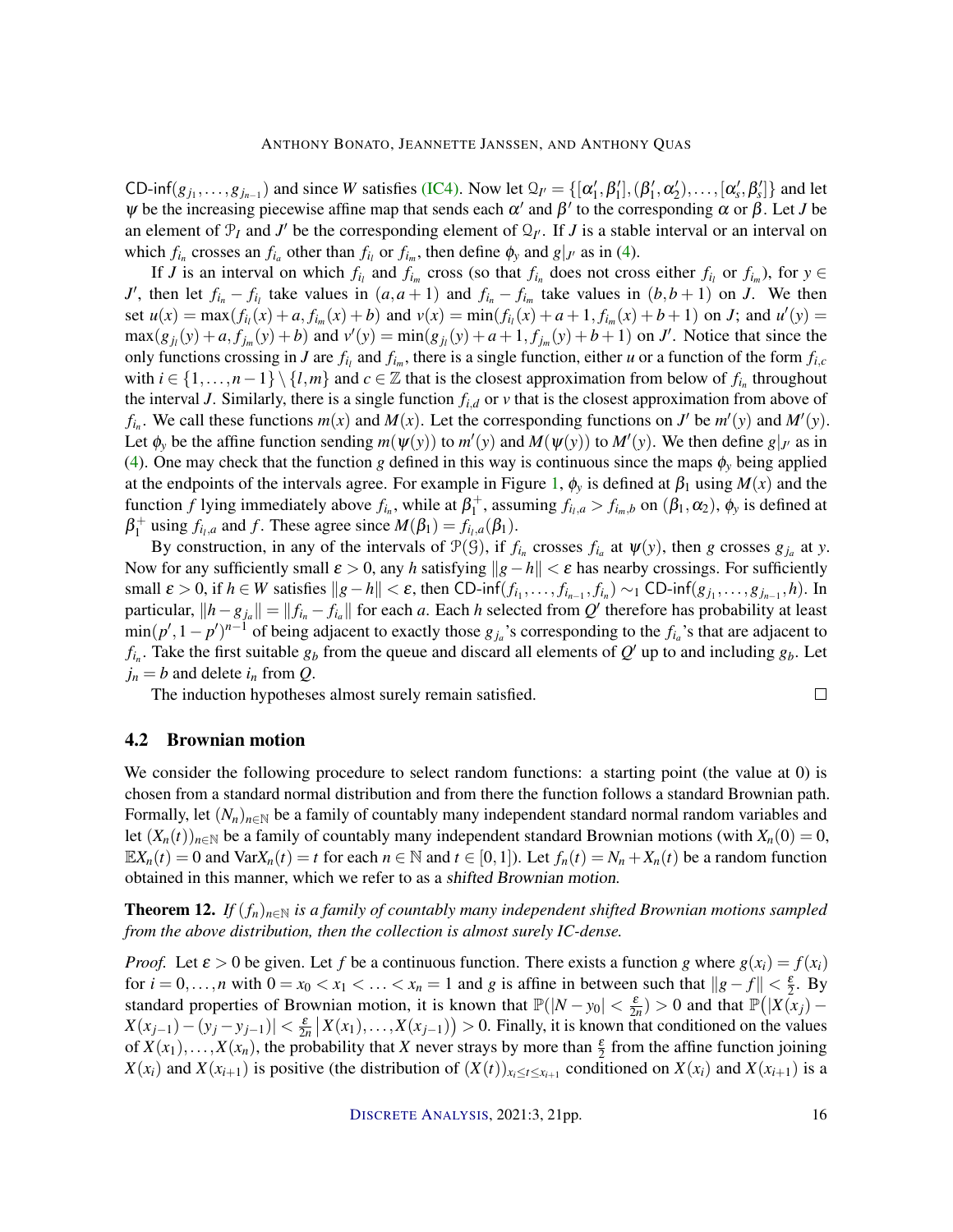<span id="page-16-0"></span>so-called *Brownian bridge*). Multiplying these probabilities together, we note that the probability that  $||f_i - f|| < \varepsilon$  is positive, and is the same for each *j*. Hence, by the second Borel-Cantelli lemma, there almost surely exists a *j* such that  $||f_i - f|| < \varepsilon$ . Since  $C([0,1])$  is separable, the above argument shows that  $(f_n)$  is almost surely dense.

Condition [\(IC2\)](#page-10-1) follows from a corollary of Lévy's theorem (Corollary 2.23 in [\[7\]](#page-19-5)) which states that for any non-zero point  $p$  in  $\mathbb{R}^2$ , the standard 2-dimensional Brownian motion almost surely does not pass through *p*. To see [\(IC2\)](#page-10-1) from this, we deal with two cases: we first show that there are no three functions all crossing at a single *x* value; and then show that there are not two distinct pairs of functions with both pairs crossing at a single *x* value. For the first of these, it suffices (since there are countably many triples) to show that almost surely,  $f_1$ ,  $f_2$  and  $f_3$  do not all cross at any *x*. That is, it suffices to show that for any integers *m* and *n*, with probability 1, there does not exist an *x* such that  $f_2(x) - f_1(x) = m$  and  $f_3(x) - f_1(x) = n$ . Conditional on  $N_1 = y_1$ ,  $N_2 = y_2$  and  $N_3 = y_3$ , the values at  $x = 0$ , we therefore have to show that

$$
\mathbb{P}(\exists x \colon X_2(x) - X_1(x) = m + y_2 - y_1 \text{ and } X_3(x) - X_1(x) = n + y_3 - y_1) = 0.
$$

This does not immediately follow from the theorem mentioned above about 2-dimensional Brownian motion since  $((X_2 - X_1)(x), (X_3 - X_1)(x))$  is not a standard Brownian motion: the coordinates are correlated. It is, however, expressible as a fixed linear transformation of a standard Brownian motion (see, for example, [\[7\]](#page-19-5) page 14) and hence, the previous theorem applies.

Similarly, to show that  $f_1$ ,  $f_2$ ,  $f_3$  and  $f_4$  do not have the property that  $f_1$  and  $f_2$  cross at some *x* and  $f_3$ and *f*<sup>4</sup> cross at the same *x*, we need to show that

$$
\mathbb{P}(\exists x \colon X_2(x) - X_1(x) = m + y_1 - y_2 \text{ and } X_4(x) - X_3(x) = n + y_3 - y_4) = 0.
$$

This follows directly from the quoted theorem since  $((X_2 - X_1)(x), (X_4 - X_3)(x))$  is a scaled copy of the This follows directly from the quoted theorem since<br>standard Brownian motion (by a scale factor of  $\sqrt{2}$ ).

To see that  $f_1$  and  $f_2$  do not cross at 0, we observe that  $\mathbb{P}(N_2 = N_1 + n|N_1 = x) = 0$  and so integrating over *x*, the probability of a crossing at 0 is 0. A similar argument involving  $N_1$ ,  $N_2$ ,  $X_1(1)$  and  $X_2(1)$ shows that the probability of a crossing at 1 is 0, and this proves [\(IC3\).](#page-10-2)

To verify the last condition, notice that  $f_2(x) - f_1(x) = X_2(x) - X_1(x) + N_2 - N_1$ . By Theorem 2.11 of [\[7\]](#page-19-5), a Brownian motion has countably many local extrema and by Theorem 5.14 of [\[7\]](#page-19-5), no local points of increase or decrease (a point of local increase for a Brownian motion  $Z(x)$  is an  $x<sub>0</sub>$  such that for some  $\delta > 0$ , on  $(x_0, x_0 + \delta)$ ,  $Z(x) > Z(x_0)$  and on  $(x_0 - \delta, x_0)$ ,  $Z(x) < Z(x_0)$ , with a point of local decrease being defined similarly). Given  $X_1$  and  $X_2$ , the probability that  $N_2 - N_1$  is such that value taken at one of the countably many local extrema of  $f_2 - f_1$  is an integer is 0 (since this only occurs for countably many values of  $N_2 - N_1$  and  $N_1$  and  $N_2$  are independent and have continuous distributions). Hence, we have that almost surely, each crossing point of  $f_2 - f_1$  is not a local extremum or a point of local increase or decrease. Since these possibilities are ruled out, the remaining possibility is the IC-density condition [\(IC4\).](#page-10-0)  $\Box$ 

Corollary 13. *If V is a countable collection of independent samples of shifted Brownian motion, then for all*  $p \in (0,1)$ , LARG $(V, p)$  *is almost surely isomorphic to* G<sub>*ICD</sub>*.</sub>

DISCRETE A[NALYSIS](http://dx.doi.org/10.19086/da), 2021:3, 21pp. 17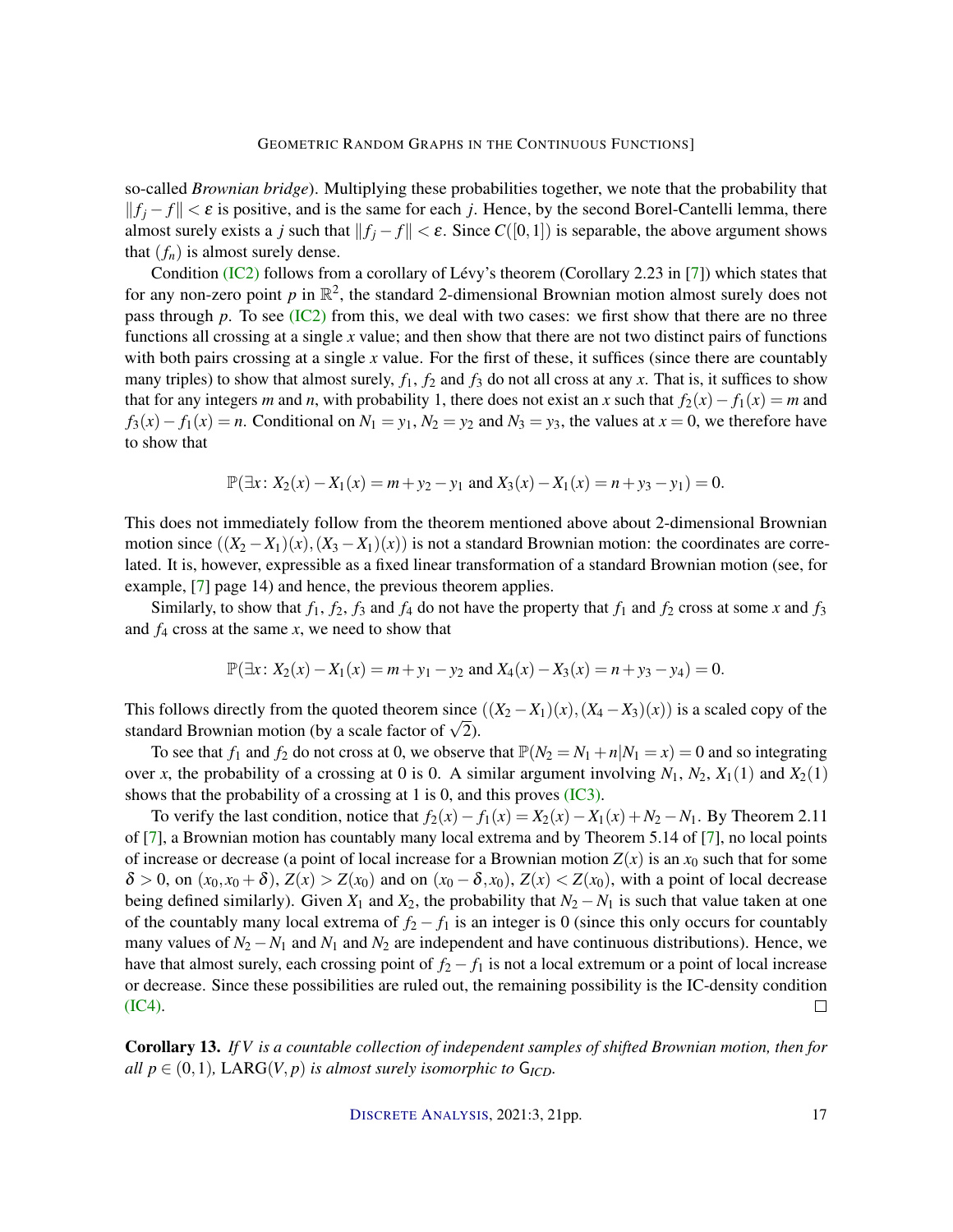<span id="page-17-3"></span>*Proof.* By Theorem [12,](#page-15-0) a countable collection of realizations of Brownian motions with random starting points is almost surely IC-dense. By Theorem [11,](#page-12-0) if one builds a LARG graph from such a realization, it is almost surely isomorphic to G<sub>ICD</sub>.  $\Box$ 

# 5 Non-isomorphism

In the previous sections we showed that LARG graphs on transversely dense sets are almost surely isomorphic to  $G_{TD}$ , while LARG graphs on IC-dense sets are almost surely isomorphic to  $G_{\text{ICD}}$ . In this section, we will show that these two graphs are not isomorphic. By Corollary [2,](#page-3-0) we already know they are not isomorphic to the infinite graphs obtained from LARG graphs on other Banach spaces.

Before we give this theorem, we recall some classical results which will be used in the proof. A theorem of Mazur and Ulam [\[6\]](#page-19-6) states that a surjective isometry of real normed spaces is necessarily affine. Dilworth [\[5\]](#page-19-4) extended this by showing that an approximate surjective isometry of Banach spaces may be uniformly approximated by a linear isometry. Recall from Lemma [1](#page-2-0) that any isomorphism between well-connected LARG graphs satisfies  $\left[||x-y||\right] = [\theta(x) - \theta(y)||]$ . The following corollary of Dilworth's result states that any step-isometry gives rise to a surjective linear isometry that bounds the distance between pre-image and image.

<span id="page-17-1"></span>**Theorem 14.** ([\[4\]](#page-19-2)) Suppose  $(f_n)$  and  $(g_n)$  are dense sequences in separable Banach spaces X and Y and  $\|f\|f_i - f_j\| = \|g_i - g_j\|$  *for each i*, *j.* We then have that there exists a surjective linear isometry, L, from *X* to *Y* and a constant  $\kappa > 0$  such that  $||g_i - L(f_i)|| < \kappa$  for all i.

The following classical result classifies the surjective isometries between Banach spaces of real continuous functions.

<span id="page-17-0"></span>Theorem 15 (Banach–Stone). *If A and B are compact Hausdorff spaces and L is a surjective linear isometry from*  $C(A, \mathbb{R})$  *to*  $C(B, \mathbb{R})$ *, then there exists a homeomorphism*  $\varphi : B \to A$  *and a function*  $g \in$  $C(B,\mathbb{R})$  *with*  $|g(y)| = 1$  *for all y such that* 

$$
L[f](y) = g(y)f(\varphi(y)) \text{ for all } f \in C(A, \mathbb{R}) \text{ and } y \in B.
$$

We apply this in the special case that  $X$  and  $Y$  are both the closed unit interval, so that  $g$  is a constant function, either  $g \equiv 1$  or  $g \equiv -1$ . This will lead to necessary conditions for two sets to give rise to isomorphic graphs, as stated in the following theorem.

<span id="page-17-2"></span>**Theorem 16.** *If*  $\{f_n : n \in \mathbb{N}\}\$  *and*  $\{g_n : n \in \mathbb{N}\}\$  *are countable dense sets in*  $C([0,1])$ *; and*  $G_1$  *and*  $G_2$  *are well-connected geometric graphs with these vertex sets, then there exists a homeomorphism* φ *from* [0,1] to itself and a permutation of  $\mathbb{N}$ ,  $i \mapsto n_i$ , such that one of the following holds:

- *1. (Order-preserving case) For each*  $x_0 \in [0,1]$ *, if*  $f_i(x_0) > f_j(x_0)$  *then*  $g_{n_i}(\phi(x_0)) \ge g_{n_j}(\phi(x_0))$ *;*
- *2. (Order-reversing case) For each*  $x_0 \in [0,1]$ *, if*  $f_i(x_0) > f_j(x_0)$  *then*  $g_{n_i}(\phi(x_0)) \leq g_{n_j}(\phi(x_0))$ *.*

The idea of the proof (in the order-preserving case) is that we find a function  $f_k$  where  $f_i - f_k$  and  $f_j - f_k$  are non-negative,  $\lfloor ||f_i - f_k|| \rfloor > \lfloor ||f_j - f_n|| \rfloor$  and  $f_i - f_k$  and  $f_j - f_k$  take values close to their maximum only on a small neighbourhood of  $x_0$ . We use the facts that  $g_a \approx f_a \circ \psi$  and  $\lfloor ||g_{n_a} - g_{n_b}|| \rfloor =$  $\lfloor ||f_a - f_b|| \rfloor$  for each *a*,*b* to deduce that  $g_{n_i}$  dominates  $g_{n_j}$  somewhere arbitrarily close to  $\psi^{-1}(x_0)$ .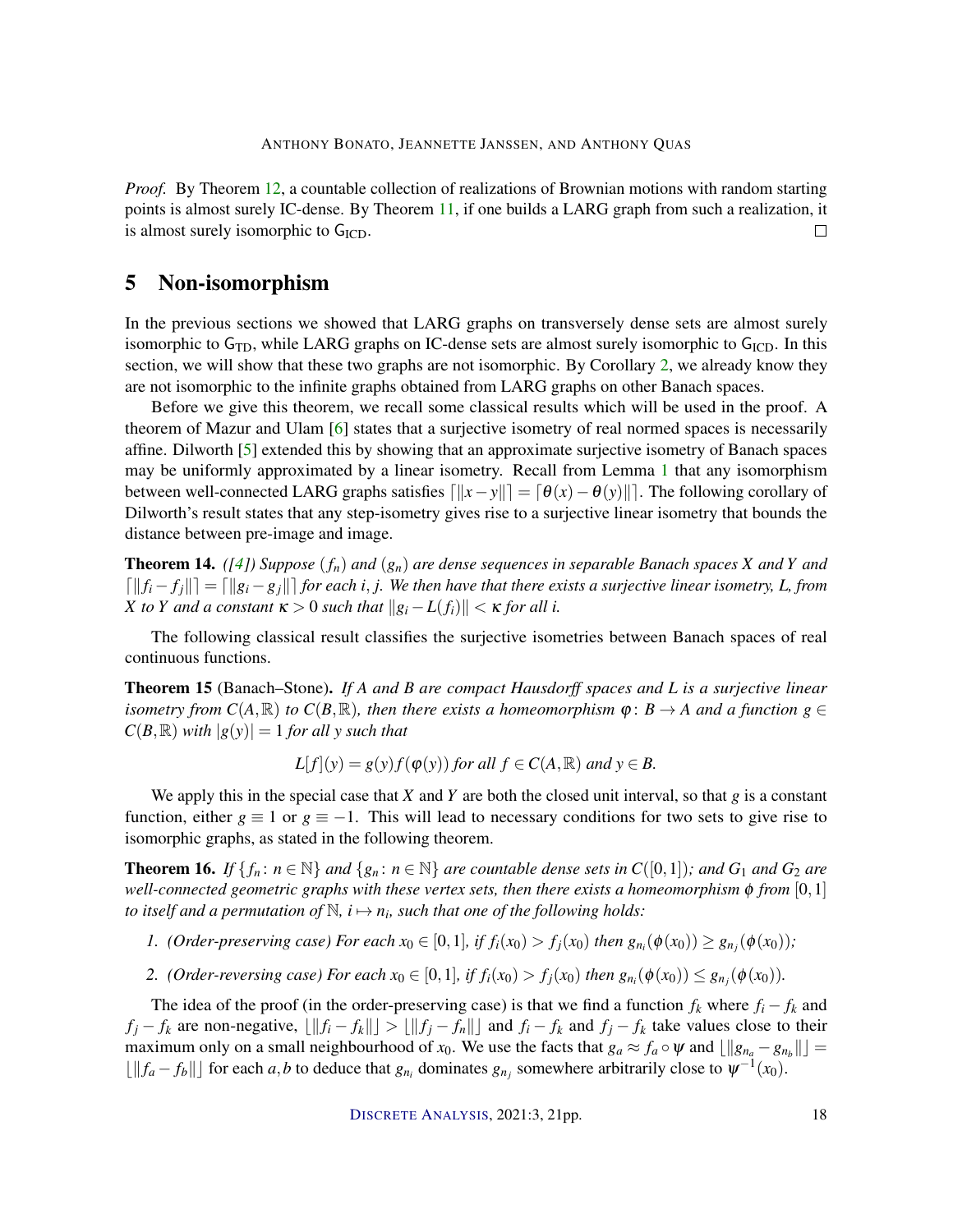*Proof.* Let  $\{f_n\}$  and  $\{g_n\}$  be as described and let  $G_1$  and  $G_2$  be isomorphic well-connected geometric graphs on these sets. We may re-label  $(g_n)$  so that for each *n*,  $f_n$  is identified with  $g_n$  in the isomorphism. By Lemma [1,](#page-2-0) such an isomorphism must almost surely satisfy:  $\left[\|f_i - f_j\|\right] = \left[\|g_i - g_j\|\right]$  for each *i*, *j*. By Theorems [14](#page-17-1) and [15,](#page-17-0) there exist a self-homeomorphism  $\psi$  of [0,1], a constant  $\rho = \pm 1$  and a  $\kappa > 0$ such that

<span id="page-18-1"></span>
$$
\|\rho f_i \circ \psi - g_i\| < \kappa \text{ for all } i. \tag{5}
$$

<span id="page-18-0"></span>We deal with the order-preserving case,  $\rho = 1$ , although the case  $\rho = -1$  is analogous. Let  $\phi = \psi^{-1}$ .

Let  $x_0$  ∈ [0, 1] and suppose that  $f_i(x_0) > f_i(x_0)$ . We let  $\Delta = f_i(x_0) - f_i(x_0)$ . For any  $l, N \in \mathbb{N}$ , define

$$
h_{l,N}(x) = \max (f_i(x), f_j(x) + \Delta) - N - \frac{\Delta}{2} + l|x - x_0|.
$$

Given  $l \in \mathbb{N}$ , let  $N_l \in \mathbb{N}_{\geq 2}$  be chosen sufficiently large that

$$
h_{l,N_l}(x) < \min(f_i(x), f_j(x)) - 2\kappa - \Delta \text{ for all } x \in [0,1].
$$
 (6)

We write *h* for  $h_{l,N_l}$ . We now have that, for each  $x \in [0,1]$ ,

$$
2\kappa + \Delta \le f_i(x) - h(x) \le N + \frac{\Delta}{2} - l|x - x_0|
$$
  

$$
2\kappa + \Delta \le f_j(x) - h(x) \le N - \frac{\Delta}{2} - l|x - x_0|,
$$

where the upper bounds for  $f_i - h$  and  $f_j - h$  are equalities at  $x = x_0$ . In particular, we see  $||f_i - h|| = N + \frac{\Delta}{2}$ and  $||f_j - h|| = N - \frac{\Delta}{2}$ , so  $\lfloor ||f_i - h|| \rfloor \ge N$  while  $\lfloor ||f_j - h|| \rfloor < N$ .

Let  $k \in \mathbb{N}$  be such that  $||f_k - h|| < \frac{\Delta}{2}$ . This implies that  $\lfloor ||f_i - f_k|| \rfloor \ge N$  and  $\lfloor ||f_j - f_k|| \rfloor < N$ . By Lemma [1,](#page-2-0) we have  $\lfloor ||g_i - g_k|| \rfloor$  ≥ *N* and  $\lfloor ||g_j - g_k|| \rfloor$  < *N* also.

By  $(5)$ , we have that

$$
-\kappa < f_n \circ \psi(y) - g_n(y) < \kappa \text{ for } n \in \mathbb{N} \text{ and } y \in [0, 1]; \text{ so}
$$
\n
$$
-\kappa - \frac{\Delta}{2} < h \circ \psi(y) - g_k(y) < \kappa + \frac{\Delta}{2} \text{ for } y \in [0, 1].
$$

Combining this with [\(6\)](#page-18-1), it follows that  $g_i - g_k$  and  $g_j - g_k$  are non-negative.

We also see that

$$
g_i(y) - g_k(y) \le f_i(\psi(y)) - h(\psi(y)) + 2\kappa + \frac{\Delta}{2}
$$
  
 
$$
\le N + \Delta + 2\kappa - l|\psi(y) - x_0|
$$

Notice that  $0 \le g_i(y) - g_k(y) < N$  whenever  $|\psi(y) - x_0| > (\Delta + 2\kappa)/l$ . Since  $||g_i - g_k|| \ge N$ , it follows that there exists  $y_l$  such that  $|\psi(y_l) - x_0| \leq (\Delta + 2\kappa)/l$  with  $g_i(y_l) - g_k(y_l) \geq N$ . On the other hand, since  $||g_i - g_k|| < N$ , we see  $g_i(y_i) - g_k(y_i) < N$ . In particular, we deduce that  $g_i(y_i) > g_i(y_i)$ . We now have a sequence of points  $y_l$  where  $g_i(y_l) > g_j(y_l)$ . We also have  $|\psi(y_l) - x_0| \to 0$  as  $l \to \infty$ , which implies  $y_l \rightarrow y_0 = \phi(x_0)$ . By continuity of *g<sub>i</sub>* and *g<sub>j</sub>*, we deduce that  $g_i(\phi(x_0)) \ge g_j(\phi(x_0))$ .  $\Box$ 

Corollary 17. *The graphs* G*ICD and* G*TD are non-isomorphic.*

DISCRETE A[NALYSIS](http://dx.doi.org/10.19086/da), 2021:3, 21pp. 19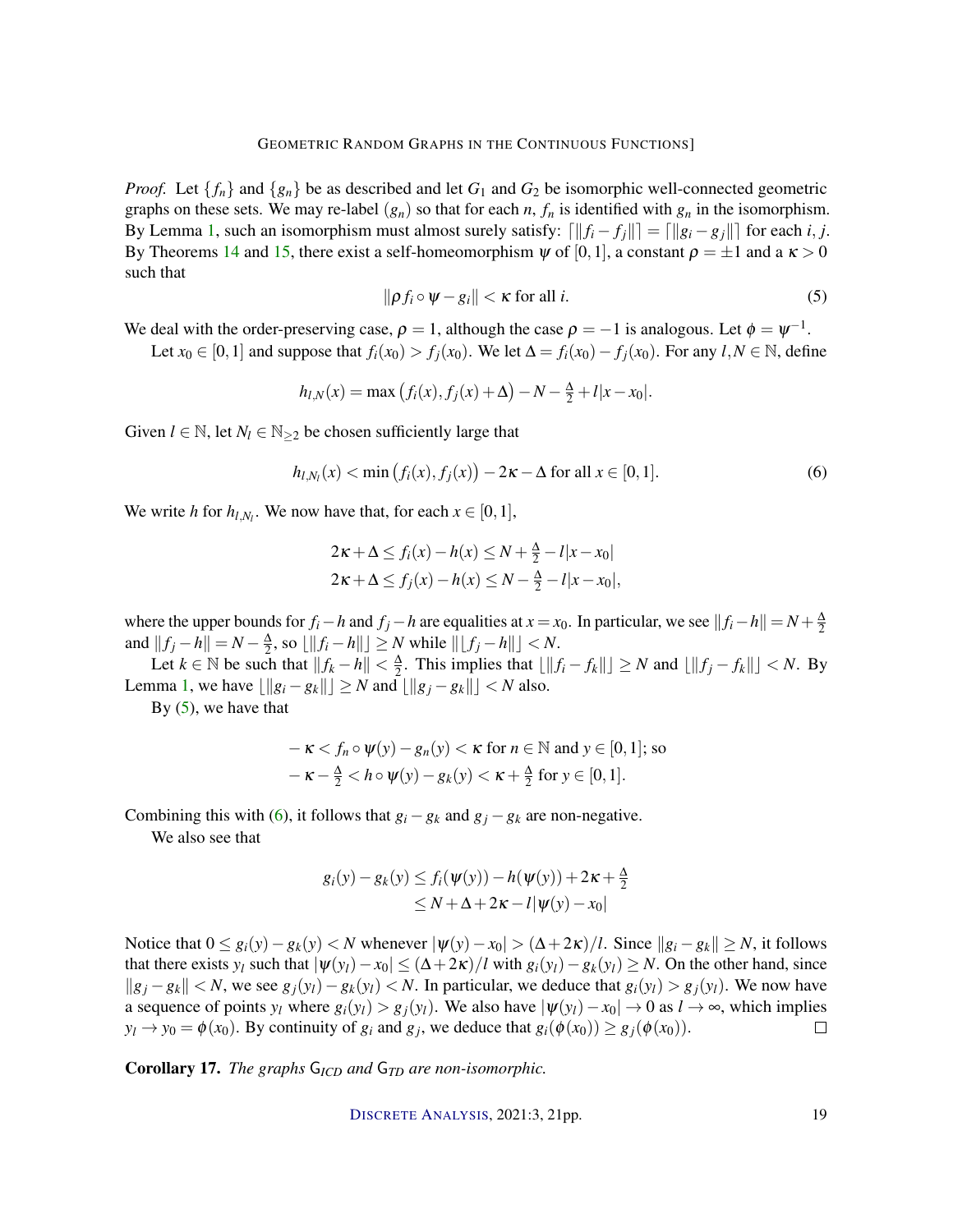*Proof.* Let  $(f_n)$  be IC-dense and  $(g_n)$  be a transversely dense sequence of polynomials (such a sequence exists by Theorem [7\)](#page-8-0). Let  $G_1$  and  $G_2$  be LARG graphs with vertices  $(f_n)$  and  $(g_n)$ , respectively, so that  $G_1$  is almost surely isomorphic to  $G_{\text{ICD}}$  and  $G_2$  is almost surely isomorphic to  $G_{\text{TD}}$ . Suppose for a contradiction that  $G_1$  and  $G_2$  are isomorphic.

We now apply Theorem [16,](#page-17-2) and assume without loss of generality that we are in the orientationpreserving case. Thus, there exists a permutation  $i \mapsto n_i$  of N and a homeomorphism  $\psi$  of [0,1] such that  $f_i(x) > f_j(x)$  implies  $g_{n_i}(\psi(x)) \ge g_{n_j}(\psi(x))$  for all *x*. By the infinite crossing dense condition, there must be two functions that intersect. That is, there exist  $i \neq j$  so that  $f_i(x) = f_i(x)$  for some  $x \in (0,1)$ . By [\(IC4\),](#page-10-0) there exists a strictly monotonic sequence  $x_m \to x$  such that  $f_i(x_m) = f_i(x_m)$  and between any pair  $x_m$  and  $x_{m+1}$ , there exist  $y_m$  and  $z_m$  such that  $f_i(y_m) > f_i(y_m)$  and  $f_i(z_m) < f_i(z_m)$ . It follows that  $g_{n_i}(\psi(y_m)) \ge g_{n_j}(\psi(y_m))$  and  $g_{n_i}(\psi(z_m)) \ge g_{n_j}(\psi(z_m))$ . In particular, by the Intermediate Value Theorem, there exists  $w_m$  between  $y_m$  and  $z_m$  such that  $g_{n_i}(\psi(w_m)) = g_{n_j}(\psi(w_m))$ . Hence, the two polynomials  $g_{n_i}$  and  $g_{n_j}$  agree at infinitely many points, and so are equal, which is a contradiction.  $\Box$ 

# Acknowledgments

We thank the referee for a careful reading of the paper, and for making helpful suggestions regarding the presentation.

# References

- <span id="page-19-3"></span>[1] O. Angel, Y. Spinka, Geometric random graphs on circles, Preprint 2021. [2](#page-1-0)
- <span id="page-19-1"></span>[2] P. Balister, B. Bollobás, K. Gunderson, I. Leader, M. Walters, Random geometric graphs and isometries of normed spaces, *Trans. Amer. Math. Soc.* 370 (2018) 7361–7389. [2,](#page-1-0) [4](#page-3-2)
- <span id="page-19-0"></span>[3] A. Bonato, J. Janssen, Infinite random geometric graphs, *Annals of Combinatorics* 15 (2011) 597-617. [2,](#page-1-0) [3,](#page-2-1) [4](#page-3-2)
- <span id="page-19-2"></span>[4] A. Bonato, J. Janssen, A. Quas, Geometric random graphs and Rado sets in sequence spaces, *Eur. J. Combin.* 79 (2019) 1–14. [2,](#page-1-0) [3,](#page-2-1) [18](#page-17-3)
- <span id="page-19-4"></span>[5] S. Dilworth, Approximate isometries on finite-dimensional normed spaces, *Bull. London Math. Soc.* 31 (1999) 471–476. [3,](#page-2-1) [18](#page-17-3)
- <span id="page-19-6"></span>[6] S. Mazur, S. Ulam, Sur les transformations isométriques d'espaces vectoriels normés, *C. R. Acad. Sci. Paris* 194 (1932) 946–948. [18](#page-17-3)
- <span id="page-19-5"></span>[7] P. Mörters, Y. Peres, *Brownian Motion*, Cambridge University Press, Cambridge, 2010. [17](#page-16-0)